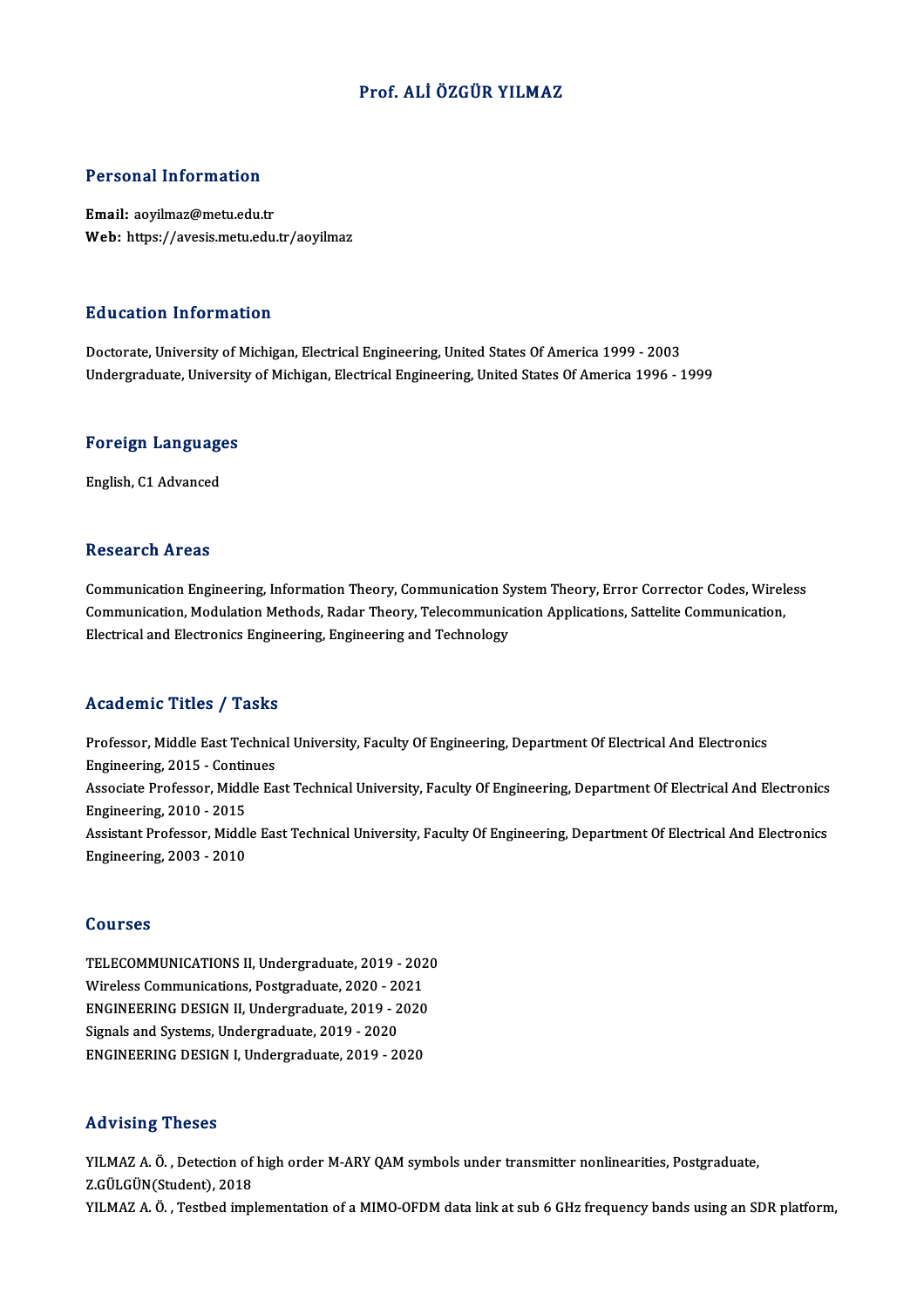Postgraduate, U.TAMER(Student), 2018<br>Postgraduate, U.TAMER(Student), 2018

YILMAZ A. Ö. , Multicell resource allocation for multicarrier networks with multiuser decoding receivers, Doctorate,<br>Y.KADRİ(Student), 2017 Postgraduate, U.TAMER(<br>YILMAZ A. Ö. , Multicell re<br>Y.KADRİ(Student), 2017<br>YILMAZ A. Ö. , Desirn and YILMAZ A. Ö. , Multicell resource allocation for multicarrier networks with multiuser decoding receivers, Docto<br>Y.KADRİ(Student), 2017<br>YILMAZ A. Ö. , Design and implementation of wireless sensor networks utilizing sector a

Y.KADRİ(Student), 2017<br>YILMAZ A. Ö. , Design and<br>Y.ALPER(Student), 2016<br>YILMAZ A. Ö. On self inte YILMAZ A. Ö. , Design and implementation of wireless sensor networks utilizing sector antennas, Postgraduate<br>Y.ALPER(Student), 2016<br>YILMAZ A. Ö. , On self-interference cancellation in wireless full duplex, Postgraduate, A.

Y.ALPER(Student), 2016<br>YILMAZ A. Ö. , On self-interference cancellation in wireless full duplex, Postgraduate, A.FATİH(Student), 2016<br>YILMAZ A. Ö. , Interference suppression capability of faster than symbol rate sampling a YILMAZ A. Ö. , On self-interference cancellation in w.<br>YILMAZ A. Ö. , Interference suppression capability o<br>oversampling, Doctorate, E.BALEVİ(Student), 2016<br>VILMAZ A. Ö. OEDMA based davise to davise somm YILMAZ A. Ö. , Interference suppression capability of faster than symbol rate sampling and frequency domain<br>oversampling, Doctorate, E.BALEVİ(Student), 2016<br>YILMAZ A. Ö. , OFDMA based device-to-device communication protoco

oversampling, Doctorate, E.BALEVİ(Student), 2016<br>YILMAZ A. Ö. , OFDMA based device-to-device communication protocols, Postgraduate, Y.CAN(Student), 2015<br>YILMAZ A. Ö. , Graph-based joint channel estimation and data detectio YILMAZ A. Ö. , OFDMA based device-to-<br>YILMAZ A. Ö. , Graph-based joint channe<br>Postgraduate, Ş.YAŞAR(Student), 2015<br>YU MAZ A. Ö. , OPCUNER U. On localizat YILMAZ A. Ö. , Graph-based joint channel estimation and data detection for large-scale multiuser MIMO-OFDM systems<br>Postgraduate, Ş.YAŞAR(Student), 2015<br>YILMAZ A. Ö. , ORGUNER U., On localization and tracking using received

Postgraduate, Ş.YAŞAR(Student), 2015<br>YILMAZ A. Ö. , ORGUNER U., On localization and tracking using received signal strength measurements /, Postgraduate,<br>A.YILMAZ(Student), 2015 YILMAZ A. Ö. , ORGUNER U., On localization and tracking using received signal strength measurements /, Postgradua<br>A.YILMAZ (Student), 2015<br>YILMAZ A. Ö. , KOÇ S. S. , Design of an experimental FMCW weather radar, Postgradua

A.YILMAZ(Student), 2015<br>YILMAZ A. Ö. , KOÇ S. S. , Design of an experimental FMCW weather radar, Postgraduate, S.COŞKUN(Student), 2015<br>YILMAZ A. Ö. , Out-of-band radiation and cfo immunity of potential 5G multicarrier modu YILMAZ A. Ö. , KOÇ S. S. , I<br>YILMAZ A. Ö. , Out-of-ban<br>A.BULUT(Student), 2015<br>YU MAZ A. Ö. , OPCUNER 1 YILMAZ A. Ö. , Out-of-band radiation and cfo immunity of potential 5G multicarrier modulation schemes, Postgraduate,<br>A.BULUT(Student), 2015<br>YILMAZ A. Ö. , ORGUNER U., INDOOR LOCALIZATION AND TRACKING BASED ON RSSI AND ACCE

YILMAZ A. Ö., ORGUNER U., INDOOR LOCALIZATION AND TRACKING BASED ON RSSI AND ACCELEROMETER

YILMAZ A. Ö., ÇİLOĞLU T., Implementation of an underwater acoustic FSK system and investigation of the effects of surface reflections /, Postgraduate, O.ŞENTÜRK(Student), 2014 YILMAZ A. Ö. , ÇİLOĞLU T., Implementation of an underwater acoustic FSK system and investigation of the effect<br>surface reflections /, Postgraduate, O.ŞENTÜRK(Student), 2014<br>YILMAZ A. Ö. , Wireless network coding for multip

surface reflections /, Postgraduate, O.ŞENTÜRK(Student), 2014<br>YILMAZ A. Ö. , Wireless network coding for multiple unicast transmissions, Doctorate, T.AKTAŞ(Student), 2014<br>YILMAZ A. Ö. , Secure communication in cooperative YILMAZ A. Ö. , Wireless ne<br>YILMAZ A. Ö. , Secure com<br>K.ERKAN(Student), 2014<br>YU MAZ A. Ö. , TANIK V. A YILMAZ A. Ö. , Secure communication in cooperative networks using cooperative jamming techniques, Postgraduate,<br>K.ERKAN(Student), 2014<br>YILMAZ A. Ö. , TANIK Y., A reduced complexity Ungerboeck type receiver for multi-code s

K.ERKAN(Student), 2014<br>YILMAZ A. Ö. , TANIK Y., A reduced compl<br>Doctorate, G.MUZAFFER(Student), 2014<br>YU MAZ A. Ö., Peducing mimo detection.c YILMAZ A. Ö. , TANIK Y., A reduced complexity Ungerboeck type receiver for multi-code signaling in dispersive channels<br>Doctorate, G.MUZAFFER(Student), 2014<br>YILMAZ A. Ö. , Reducing mimo detection complexity via hierarchical

Doctorate, G.MUZAFFER(Student), 2014<br>YILMAZ A. Ö. , Reducing mimo detection complexity via hierarchical modulation, Postgraduate, Y.UĞUR(Student), 2<br>YILMAZ A. Ö. , Factor graph based linear minimum mean square error equali YILMAZ A. Ö. , Reducing mimo detect<br>YILMAZ A. Ö. , Factor graph based lin<br>Postgraduate, P.ŞEN(Student), 2014<br>YU MAZ A. Ö. . Channel estimation red

YILMAZ A. Ö. , Factor graph based linear minimum mean square error equalization for wireless communications /,<br>Postgraduate, P.ŞEN(Student), 2014<br>YILMAZ A. Ö. , Channel estimation refinement by training sequence extension Postgraduate, P.ŞEN(Studen<br>YILMAZ A. Ö. , Channel estim<br>S.GELİNCİK(Student), 2014<br>YU MAZ A. Ö. , Padueing MIN YILMAZ A. Ö. , Channel estimation refinement by training sequence extension and interleaver design /, Postgraduate,<br>S.GELİNCİK(Student), 2014<br>YILMAZ A. Ö. , Reducing MIMO detection complexity via hierarchical modulation /,

S.GELİNCİK(Student), 2014<br>YILMAZ A. Ö. , Reducing MIMO detection complexity via hierarchical modulation /, Postgraduate, Y.Uğur(Student)<br>YILMAZ A. Ö. , A Comparison of spatial modulation and spatial multiplexing systems in YILMAZ A. Ö. , Reducing MIMO detection<br>YILMAZ A. Ö. , A Comparison of spatial i<br>Postgraduate, H.Saygılı(Student), 2013<br>YILMAZ A. Ö. . Trasking by elessifisation YILMAZ A. Ö. , A Comparison of spatial modulation and spatial multiplexing system<br>Postgraduate, H.Saygılı(Student), 2013<br>YILMAZ A. Ö. , Tracking by classifications, Postgraduate, T.Marpuç(Student), 2013<br>YILMAZ A. Ö. , Crap

Postgraduate, H.Saygılı(Student), 2013<br>YILMAZ A. Ö. , Tracking by classifications, Postgraduate, T.Marpuç(Student), 2013<br>YILMAZ A. Ö. , Graph based iterative detection and channel estimation for sparse frequency selective YILMAZ A. Ö. , Tracking by classifications<br>YILMAZ A. Ö. , Graph based iterative dete<br>Postgraduate, A.BARAN(Student), 2013<br>YU MAZ A. Ö. An experimental investise

Postgraduate, A.BARAN(Student), 2013<br>YILMAZ A. Ö. , An experimental investigation on indoor rssi-based localization, Postgraduate, M.KORAY(Student), 2013 Postgraduate, A.BARAN(Student), 2013<br>YILMAZ A. Ö. , An experimental investigation on indoor rssi-based localization, Postgraduate, M.KORAY(Student),<br>YILMAZ A. Ö. , A comparison of spatial modulation and spatial multiplexin YILMAZ A. Ö. , An experimental investigat<br>YILMAZ A. Ö. , A comparison of spatial mo<br>Postgraduate, H.SAYGILI(Student), 2013<br>YU MAZ A. Ö. Compressive sensing for re YILMAZ A. Ö. , A comparison of spatial modulation and spatial multiplexing systems in multipath fading cha<br>Postgraduate, H.SAYGILI(Student), 2013<br>YILMAZ A. Ö. , Compressive sensing for radar target detection, Postgraduate,

Postgraduate, H.SAYGILI(Student), 2013<br>YILMAZ A. Ö. , Compressive sensing for radar target detection, Postgraduate, F.ÇAĞLIYAN(Student), 2013<br>YILMAZ A. Ö. , A comparison of time-switched transmit diversity and space-time c YILMAZ A. Ö. , Compressive sensing for radar targ<br>YILMAZ A. Ö. , A comparison of time-switched tran<br>channels, Postgraduate, E.KÖKEN(Student), 2011<br>YU MAZ A. Ö. -Telsir sistemlerde sift vönlü röleli b YILMAZ A. Ö. , A comparison of time-switched transmit diversity and space-time coded systems over<br>channels, Postgraduate, E.KÖKEN(Student), 2011<br>YILMAZ A. Ö. , Telsiz sistemlerde çift yönlü röleli haberleşme, Doctorate, Ö.

YILMAZ A. Ö., Telsiz sistemlerde çift yönlü röleli haberleşme, Doctorate, Ö.ÖZDEMİR(Student), 2011

channels, Postgraduate, E.KÖKEN(Student), 2011<br>YILMAZ A. Ö. , Telsiz sistemlerde çift yönlü röleli haberleşme, Doctorate, Ö.ÖZDEMİR(Student), 2011<br>YILMAZ A. Ö. , A bidirectional LMS algorithm for estimation of fast time-va YILMAZ A. Ö. , A bidirectional LMS algorithm for estimation of fast time-varying channels, Doctorate, Y.YAPICI(Studen<br>2011<br>YILMAZ A. Ö. , The Hilbert Space of probability mass functions and applications on probabilistic In

2011<br>YILMAZ A. Ö. , The Hilbe<br>M.Fatih(Student), 2011<br>YU MAZ A. Ö. , Opportur YILMAZ A. Ö. , The Hilbert Space of probability mass functions and applications on probabilistic Inference, Doctorate,<br>M.Fatih(Student), 2011<br>YILMAZ A. Ö. , Opportunistic multiple relaying in wireless ad hoc networks, Post

M.Fatih(Student), 2011<br>YILMAZ A. Ö. , Opportunistic multiple relaying in wireless ad hoc networks, Postgraduate, G.YENİHAYAT(Student), 2011<br>YILMAZ A. Ö. , Blind channel estimation based on the Lloyd-Max algorithm in narrow YILMAZ A. Ö. , Opportunistic multiple rela<br>YILMAZ A. Ö. , Blind channel estimation b<br>Postgraduate, O.DİZDAR(Student), 2011<br>YU MAZ A. Ö. .The Hilbert spees of preha YILMAZ A. Ö. , Blind channel estimation based on the Lloyd-Max algorithm in narrowband fading channels and jamming,<br>Postgraduate, O.DİZDAR(Student), 2011<br>YILMAZ A. Ö. , The Hilbert space of probability mass functions and a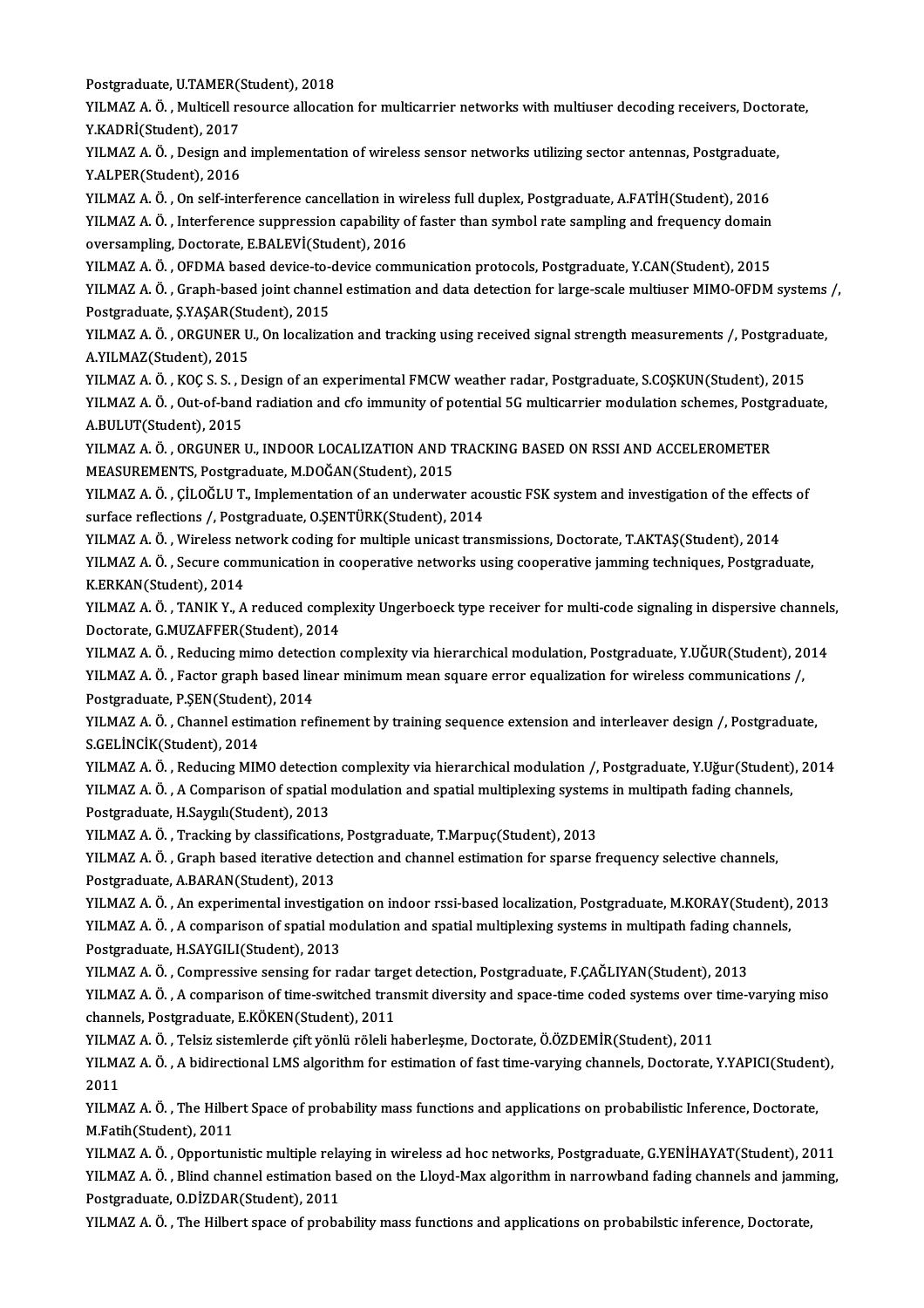M.FATİH(Student),2011

M.FATİH(Student), 2011<br>YILMAZ A. Ö. , Achievable coding rates for AWGN and block fading channels in the finite blocklength regime,<br>Pestsyaduate M.VURAL(Student), 2010 M.FATİH(Student), 2011<br>YILMAZ A. Ö. , Achievable coding rates fo<br>Postgraduate, M.VURAL(Student), 2010<br>YU MAZ A. Ö. , MMSE based iterative turk YILMAZ A. Ö. , Achievable coding rates for AWGN and block fading channels in the finite blocklength regime,<br>Postgraduate, M.VURAL(Student), 2010<br>YILMAZ A. Ö. , MMSE based iterative turbo equalization for antenna switching

Postgraduate, M.VURAL(Student), 2010<br>YILMAZ A. Ö. , MMSE based iterative turbo equalization for antenna switching sytems, Postgraduate, R.Ali(Student), 2010<br>YILMAZ A. Ö. , Spectral and statistical analyses of experimental YILMAZ A. Ö. , MMSE based iterative turbo equalization for antenna switching sytems, Postgraduate, R.Ali(Student), 2<br>YILMAZ A. Ö. , Spectral and statistical analyses of experimental radar clutter data, Postgraduate, R.DENİ YILMAZ A. Ö. , Spectral and statistical analyses of experimental radar clutter data, Postgraduate, N.DENİZ(Student), 2010<br>YILMAZ A. Ö. , MMSE based iterative turbo equalization for antenna switching systems, Postgraduate, YILMAZ A. Ö. , MMSE based iterative turbo equalization for antenna switching systems, Postgraduate, R.ALİ(Student),<br>2010<br>YILMAZ A. Ö. , Near capacity operating practical transceivers for wireless fading channels, Postgradu

YILMAZ A. Ö., Near capacity operating practical transceivers for wireless fading channels, Postgraduate, YILMAZ A. Ö. , Near capacity operating practical transceivers for wireless fading channels, Postgradu<br>G.MUZAFFER(Student), 2009<br>YILMAZ A. Ö. , Multi-transducer ultrasonic communication, Postgraduate, E.Ersagun(Student), 20

YILMAZ A. Ö. , Performance of parallel decodable turbo and repeat accumulate codes implemented on an FPGA platform,<br>Postgraduate, E.ERDİN(Student), 2009 YILMAZ A. Ö. , Multi-transducer ultrasor<br>YILMAZ A. Ö. , Performance of parallel d<br>Postgraduate, E.ERDİN(Student), 2009<br>YU MAZ A. Ö. , Performance of parallel 4 YILMAZ A. Ö. , Performance of parallel decodable turbo and repeat accumulate codes implemented on an FPGA platform<br>Postgraduate, E.ERDİN(Student), 2009<br>YILMAZ A. Ö. , Performance of parallel decodable turob and repeat-accu

Postgraduate, E.ERDİN(Student), 2009<br>YILMAZ A. Ö. , Performance of parallel<br>Postgraduate, E.Erdin(Student), 2009<br>YU MAZ A. Ö. , ERCA implementation e YILMAZ A. Ö. , Performance of parallel decodable turob and repeat-accumulate codes implemented on an fpga platf<br>Postgraduate, E.Erdin(Student), 2009<br>YILMAZ A. Ö. , FPGA implementation of jointly operating channel estimator

Postgraduate, E.Erdin(Studen<br>YILMAZ A. Ö. , FPGA implemen<br>Ç.KILCIOĞLU(Student), 2009<br>YU MAZ A. Ö. , Design of self a YILMAZ A. Ö. , FPGA implementation of jointly operating channel estimator and parallelized decoder, Postgraduate,<br>Ç.KILCIOĞLU(Student), 2009<br>YILMAZ A. Ö. , Design of self-organizing map type electromagnetic target classifi

C.KILCIOĞLU(Student), 2009<br>YILMAZ A. Ö. , Design of self-organizing map type electromagnetic target classifiers for dielectric spher<br>aircraft targets with investigation of their noise performances, Postgraduate, T.Taylan(S

aircraft targets with investigation of their noise performances, Postgraduate, T.Taylan(Student), 2009<br>YILMAZ A. Ö. , CANDAN Ç., A study of precoding schemes for OFDM systems, Postgraduate, F.SELCEN(Student), 2008 aircraft targets with investigation of their noise performances, Postgraduate, T.Taylan(Student), 2009<br>YILMAZ A. Ö. , CANDAN Ç., A study of precoding schemes for OFDM systems, Postgraduate, F.SELCEN(Student), 200<br>YILMAZ A. YILMAZ A. Ö. , CANDAN Ç.,<br>YILMAZ A. Ö. , Interference<br>Ö.ERYİĞİT(Student), 2008<br>YILMAZ A. Ö. , IIVSAL BIYIK YILMAZ A. Ö. , Interference suppression by using space-time adaptive processing for airborne radar, Postgraduate,<br>Ö.ERYİĞİT(Student), 2008<br>YILMAZ A. Ö. , UYSAL BIYIKOĞLU E., Subcarrier allocation in OFDMA systems with time

Ö.ERYİĞİT(Student), 2008<br>YILMAZ A. Ö. , UYSAL BIYIKOĞLU E., Subcarrier al<br>arrivals, Postgraduate, E.TOKTAŞ(Student), 2008<br>YU MAZ A. Ö., Parallal desedable shannel seding i YILMAZ A. Ö. , UYSAL BIYIKOĞLU E., Subcarrier allocation in OFDMA systems with time varying channel and packet<br>arrivals, Postgraduate, E.TOKTAŞ(Student), 2008<br>YILMAZ A. Ö. , Parallel decodable channel coding implemented on

arriva<br>YILM*I*<br>2007<br>YU M YILMAZ A. Ö. , Parallel decodable channel coding implemented on a MIMO testbed, Postgraduate, T.AKTAŞ(S<br>2007<br>YILMAZ A. Ö. , Parallelized architectures for low latency turbo structures, Doctorate, O.Gazi(Student), 2007<br>YILM

2007<br>YILMAZ A. Ö. , Parallelized architectures for low latency turbo structures, Doctorate, O.Gazi(Studen<br>YILMAZ A. Ö. , Successive target cancelation for radar waveform sidelobe reduction, Postgraduate,<br>Q.HALİLOĞLU(Studen YILMAZ A. Ö. , Parallelized arch<br>YILMAZ A. Ö. , Successive targe<br>O.HALİLOĞLU(Student), 2006<br>YU MAZ A. Ö. , İmplementation

YILMAZ A. Ö. , Successive target cancelation for radar waveform sidelobe reduction, Postgraduate,<br>O.HALİLOĞLU(Student), 2006<br>YILMAZ A. Ö. , Implementation of a digital signal synthesizer with high spurious free dynamic ran O.HALİLOĞLU(Student),<br>YILMAZ A. Ö. , Implemen<br>A.KILIÇ(Student), 2006<br>YILMAZ A. Ö. Seft desse YILMAZ A. Ö. , Implementation of a digital signal synthesizer with high spurious free dynamic range, Postgraduate,<br>A.KILIÇ(Student), 2006<br>YILMAZ A. Ö. , Soft decoding of convolutional product codes on an FPGA platform, Pos

A.KILIÇ(Student), 2006<br>YILMAZ A. Ö. , Soft decoding of convolutional product codes on an FPGA platform, Postgraduate, M.SANLI(Student),<br>2005

YILMAZ A. Ö., BAYKAL B., Sub-graph approach in iterative sum-roduct algorithm, Postgraduate, M.FATİH(Student), 2005

#### **Jury Memberships**

Associate Professor Exam, Associate Professor Exam, Middle East Technical University, August, 2020

#### Articles Published in Journals That Entered SCI, SSCI and AHCI Indexes

rticles Published in Journals That Entered SCI, SSCI and AHCI Indexes<br>I. A Theoretical Performance Bound for Joint Beamformer Design of Wireless Fronthaul and Access<br>Links in Downlink G BAN A Theoretical Performanc<br>Links in Downlink C-RAN<br>Veden E.E., Vilmer 4, Ö. A Theoretical Perforn<br>Links in Downlink C-F<br>Kadan F. E. , Yilmaz A. Ö.<br><sup>IEEE Tronsostions on Wi</sup>

Links in Downlink C-RAN<br>Kadan F. E. , Yilmaz A. Ö.<br>IEEE Transactions on Wireless Communications, vol.21, no.4, pp.2177-2192, 2022 (Journal Indexed in SCI<br>Eynanded) Kadan F. E.<br>IEEE Transa<br>Expanded)<br>A Pound P IEEE Transactions on Wireless Communications, vol.21, no.4, pp.2177-2192, 2022 (Journal Indexed in S<br>Expanded)<br>II. A Bound Based Method for Beamformer Design in Downlink Cloud Radio Access Networks<br>Kedan F. F., VII MAZ A.

Expanded)<br>II. A Bound Based Method for Beamformer Design in Downlink Cloud Radio Access Networks<br>Kadan F. E. , YILMAZ A. Ö. A Bound Based Method for Beamformer Design in Downlink Cloud Radio Access Ne<br>Kadan F. E. , YILMAZ A. Ö.<br>IEEE COMMUNICATIONS LETTERS, vol.25, no.10, pp.3350-3354, 2021 (Journal Indexed in SCI)<br>A Beduced Complexity Ungerbooc Kadan F. E. , YILMAZ A. Ö.<br>IEEE COMMUNICATIONS LETTERS, vol.25, no.10, pp.3350-3354, 2021 (Journal Indexed in SCI)<br>III. A Reduced Complexity Ungerboeck Receiver for Quantized Wideband Massive SC-MIMO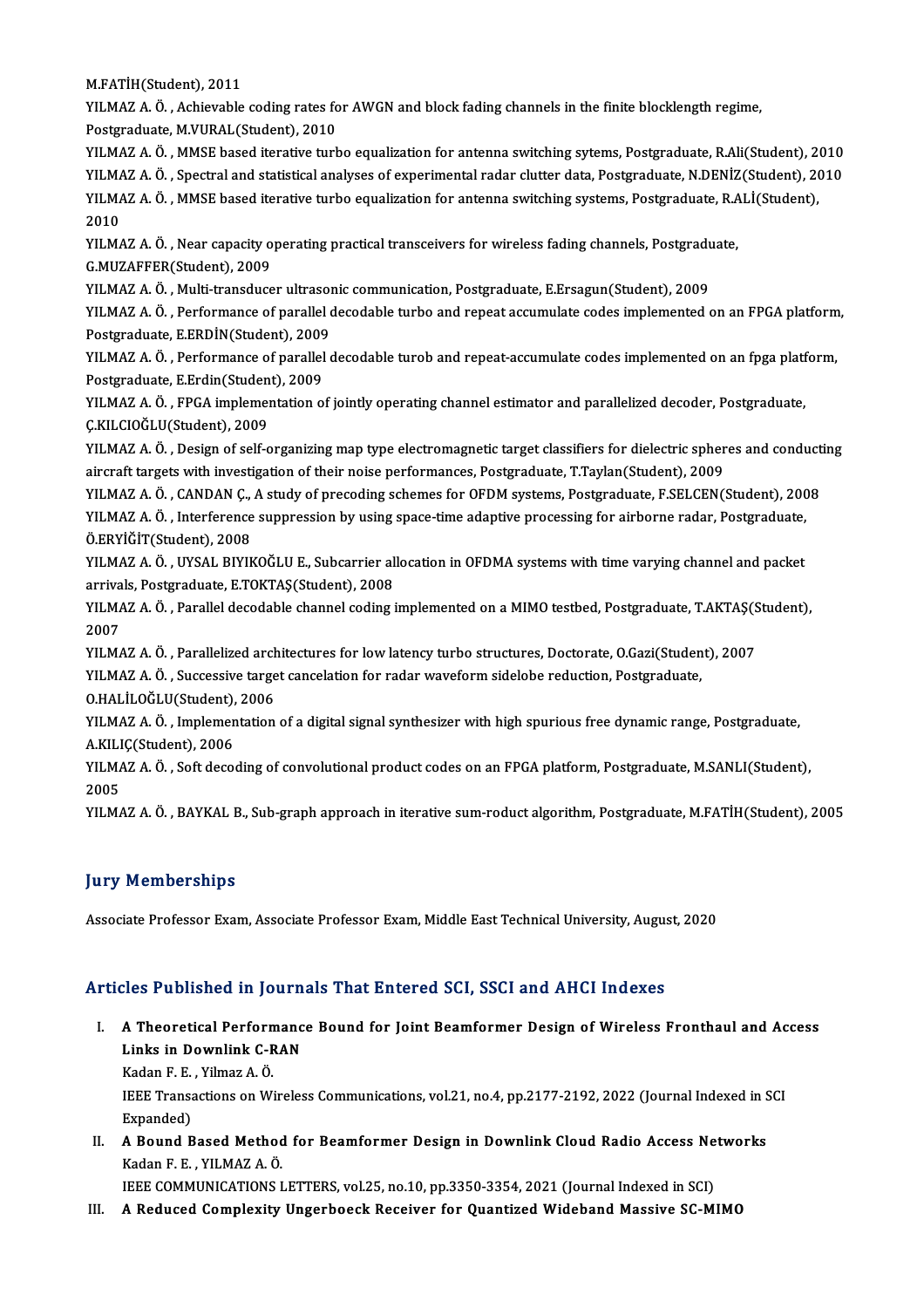ÜÇÜNCÜA.B. ,GÜVENSENG.M. ,YILMAZA.Ö.

IEEE Transactions on Communications, vol.69, no.7, pp.4921-4936, 2021 (Journal Indexed in SCI)

UÇÜNCÜ A. B. , GÜVENSEN G. M. , YILMAZ A. Ö.<br>IEEE Transactions on Communications, vol.69, no.7, pp.4921-4936, 2021 (Journal Indexed in SCI)<br>IV. Beamformer Design With Smooth Constraint-Free Approximation in Downlink Cl **IEEE Trans<br>Beamform<br>Networks<br>Kedan E-E** Beamformer Design W<br>Networks<br>Kadan F. E. , YILMAZ A. Ö.<br><sup>IEEE ACCESS vol 9 nn 26</sup> Networks<br>Kadan F. E. , YILMAZ A. Ö.<br>IEEE ACCESS, vol.9, pp.36399-36416, 2021 (Journal Indexed in SCI)

Kadan F. E. , YILMAZ A. Ö.<br>IEEE ACCESS, vol.9, pp.36399-36416, 2021 (Journal Indexed in SCI)<br>V. Performance Analysis of Quantized Uplink Massive MIMO-OFDM with Oversampling under Adjacent<br>Channel Interference IEEE ACCESS, vol.9, pp.3<br>Performance Analysis<br>Channel Interference Performance Analysis of Quantized Uplink Massive MIMO-OFI<br>Channel Interference<br>ÜÇÜNCÜ A. B. , Bjornson E., Johansson H., YILMAZ A. Ö. , Larsson E. G.<br>IEEE Transastions on Communisations vel 69 no 2 nn 971-996-2020

Channel Interference<br>ÜÇÜNCÜ A. B. , Bjornson E., Johansson H., YILMAZ A. Ö. , Larsson E. G.<br>IEEE Transactions on Communications, vol.68, no.2, pp.871-886, 2020 (Journal Indexed in SCI Expanded)<br>Detection Sebernes for High ÜÇÜNCÜ A. B., Bjornson E., Johansson H., YILMAZ A. Ö., Larsson E. G.<br>IEEE Transactions on Communications, vol.68, no.2, pp.871-886, 2020 (Journal Indexed<br>VI. Detection Schemes for High Order M-Ary QAM Under Transmit Nonlin

**IEEE Transactions on Contains and Contains and Contains Contains Contains Contains Contains Contains Contains Contains Contains Contains Contains Contains Contains Contains Contains Contains Contains Contains Contains Con** IEEE TRANSACTIONS ON COMMUNICATIONS, vol.67, no.7, pp.4825-4834, 2019 (Journal Indexed in SCI) VI . Oversampling in One-Bit Quantized MassiveMIMO Systems and Performance Analysis

## **IEEE TRANSACTIONS ON CO.<br>Oversampling in One-Bit<br>ÜÇÜNCÜ A. B. , YILMAZ A. Ö.**<br>IEEE TRANSACTIONS ON WI Oversampling in One-Bit Quantized Massive MIMO Systems and Performance Analysis<br>ÜÇÜNCÜ A. B. , YILMAZ A. Ö.<br>IEEE TRANSACTIONS ON WIRELESS COMMUNICATIONS, vol.17, no.12, pp.7952-7964, 2018 (Journal Indexed in<br>SCD ÜÇÜI<br>IEEE<br>SCI)<br>Effic

IEEE TRANSACTIONS ON WIRELESS COMMUNICATIONS, vol.17, no.12, pp.7952-7964, 2018 (Journal Indexed in<br>SCI)<br>VIII. Efficient scheduling and power allocation for multiuser decoding receivers in OFDMA networks with<br>minimum nate SCI)<br>Efficient scheduling and pow<br>minimum rate requirements<br>Yazarel V K - VII MAZ A Ö Efficient scheduling and<br>minimum rate requirem<br>Yazarel Y. K. , YILMAZ A. Ö.<br>PHYSICAL COMMUNICATIO

minimum rate requirements<br>Yazarel Y. K. , YILMAZ A. Ö.<br>PHYSICAL COMMUNICATION, vol.26, pp.60-70, 2018 (Journal Indexed in SCI)<br>Interference mitigation in multiuser communication by factor than sy

Yazarel Y. K., YILMAZ A. Ö.<br>PHYSICAL COMMUNICATION, vol.26, pp.60-70, 2018 (Journal Indexed in SCI)<br>IX. Interference mitigation in multiuser communication by faster than symbol rate sampling<br>Balevi E., YILMAZ A. Ö. PHYSICAL COMMUNIC.<br>Interference mitigat<br>Balevi E., YILMAZ A. Ö.<br>PHYSICAL COMMUNIC Interference mitigation in multiuser communication by faster than sym<br>Balevi E., YILMAZ A. Ö.<br>PHYSICAL COMMUNICATION, vol.25, pp.148-157, 2017 (Journal Indexed in SCI)<br>A Lew Complexity Creph Based LIMASE Bessiver for MIMO

X. A Low-Complexity Graph-Based LMMSE Receiver for MIMO ISI Channels With M-QAM Modulation<br>Sen P., YILMAZ A, Ö, PHYSICAL COMMUN<br>A Low-Complexity<br>Sen P., YILMAZ A. Ö.<br>JEEE TPANSACTION A Low-Complexity Graph-Based LMMSE Receiver for MIMO ISI Channels With M-QAM Modulation<br>Sen P., YILMAZ A. Ö.<br>IEEE TRANSACTIONS ON WIRELESS COMMUNICATIONS, vol.16, no.2, pp.1185-1195, 2017 (Journal Indexed in SCI)<br>Analysis

- Sen P., YILMAZ A. Ö.<br>IEEE TRANSACTIONS ON WIRELESS COMMUNICATIONS, vol.16, no.:<br>XI. Analysis of Frequency Domain Oversampled MMSE SC-FDE<br>Pelevi E. XII MAZ A. Ö. **IEEE TRANSACTIONS C<br>Analysis of Frequen<br>Balevi E., YILMAZ A. Ö.**<br>IEEE COMMUNICATION Analysis of Frequency Domain Oversampled MMSE SC-FDE<br>Balevi E., YILMAZ A. Ö.<br>IEEE COMMUNICATIONS LETTERS, vol.20, no.2, pp.232-235, 2016 (Journal Indexed in SCI)<br>Fester Craph Based LMMSE Eiltering for Colored Caussian Pres Balevi E., YILMAZ A. Ö.<br>IEEE COMMUNICATIONS LETTERS, vol.20, no.2, pp.232-235, 2016 (Journal Inde<br>XII. Factor Graph Based LMMSE Filtering for Colored Gaussian Processes<br>Sen P., YILMAZ A. Ö.
- IEEE COMMUNICATI<br>Factor Graph Base<br>Sen P., YILMAZ A. Ö.<br>JEEE SICNAL PROCE Factor Graph Based LMMSE Filtering for Colored Gaussian Processes<br>Sen P., YILMAZ A. Ö.<br>IEEE SIGNAL PROCESSING LETTERS, vol.21, no.10, pp.1206-1210, 2014 (Journal Indexed in SCI)<br>A Bedused State Ungerboogk Tune MAB Bessiuer

### Sen P., YILMAZ A. Ö.<br>IEEE SIGNAL PROCESSING LETTERS, vol.21, no.10, pp.1206-1210, 2014 (Journal Indexed in SCI)<br>XIII. A Reduced-State Ungerboeck Type MAP Receiver with Bidirectional Decision Feedback for M-ary<br>Ouesi Or **IEEE SIGNAL PROCESSING LET<br>A Reduced-State Ungerboec<br>Quasi Orthogonal Signaling** A Reduced-State Ungerboeck Type M<br>Quasi Orthogonal Signaling<br>GÜVENSEN G. M. , TANIK Y., YILMAZ A. Ö.<br>JEEE TRANSACTIONS ON COMMUNICATIO Quasi Orthogonal Signaling<br>GÜVENSEN G. M. , TANIK Y., YILMAZ A. Ö.<br>IEEE TRANSACTIONS ON COMMUNICATIONS, vol.62, no.2, pp.552-566, 2014 (Journal Indexed in SCI)<br>Error Pate Analysis of CE(a) Network Codod Detect and Eorward

### GÜVENSEN G. M. , TANIK Y., YILMAZ A. Ö.<br>IEEE TRANSACTIONS ON COMMUNICATIONS, vol.62, no.2, pp.552-566, 2014 (Journal Indexed in SCI)<br>XIV. Error Rate Analysis of GF(q) Network Coded Detect-and-Forward Wireless Relay Net **IEEE TRANSACTIONS ON COMMUNICA<br>Error Rate Analysis of GF(q) Netwi<br>Equivalent Relay Channel Models<br>Sefak LAKTAS E - VILMAZ A Ö** Error Rate Analysis of GF(q<br>Equivalent Relay Channel M<br>Safak I., AKTAŞ E., YILMAZ A. Ö.<br>IEEE TRANSACTIONS ON WIREI Equivalent Relay Channel Models<br>Safak I., AKTAŞ E., YILMAZ A. Ö.<br>IEEE TRANSACTIONS ON WIRELESS COMMUNICATIONS, vol.12, no.8, pp.3908-3919, 2013 (Journal Indexed in SCI)<br>Prastisal Mathods for Wireless Network Coding With Mu

## Safak I., AKTAŞ E., YILMAZ A. Ö.<br>IEEE TRANSACTIONS ON WIRELESS COMMUNICATIONS, vol.12, no.8, pp.3908-3919, 2013 (Journ<br>XV. Practical Methods for Wireless Network Coding With Multiple Unicast Transmissions<br>Altes T. YILM IEEE TRANSACTIONS ON WIRELI<br>Practical Methods for Wirele<br>Aktas T., YILMAZ A. Ö. , AKTAŞ E.<br>IEEE TRANSACTIONS ON COMMI Practical Methods for Wireless Network Coding With Multiple Unicast Transmissions<br>Aktas T., YILMAZ A. Ö. , AKTAŞ E.<br>IEEE TRANSACTIONS ON COMMUNICATIONS, vol.61, no.3, pp.1123-1133, 2013 (Journal Indexed in SCI)<br>A Conoral E

IEEE TRANSACTIONS ON COMMUNICATIONS, vol.61, no.3, pp.1123-1133, 2013 (Journal Indexed in SCI)

## Aktas T., YILMAZ A. Ö., AKTAŞ E.<br>IEEE TRANSACTIONS ON COMMUNICATIONS, vol.61, no.3, pp.1123-1133, 2013 (Journal Indexed in SCI)<br>XVI. A General Framework for Optimum Iterative Blockwise Equalization of Single Carrier MIM GÜVENSENG.M. ,YILMAZA.Ö.

IEEE TRANSACTIONS ON COMMUNICATIONS, vol.61, no.2, pp.609-619, 2013 (Journal Indexed in SCI)

XVII. Blind Channel Estimation Based on the Lloyd-Max Algorithm in Narrowband Fading Channels and **IEEE TRANSACTIONS ON<br>Blind Channel Estimat<br>Partial-Band Jamming<br>Dirdar O YU MAZ A Ö** Blind Channel Estim:<br>Partial-Band Jammin<br>Dizdar O., YILMAZ A. Ö.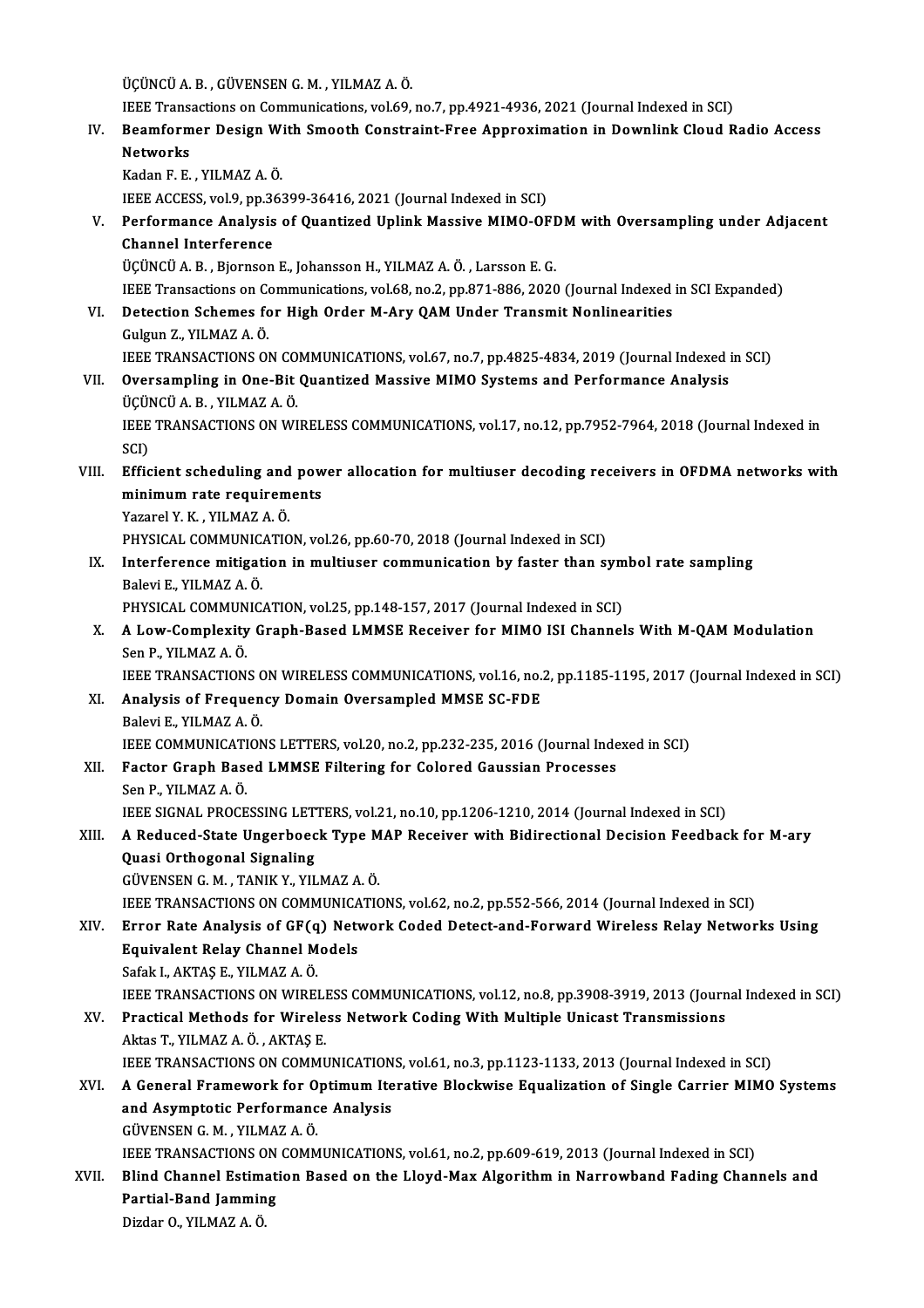|         | IEEE TRANSACTIONS ON COMMUNICATIONS, vol.60, no.7, pp.1986-1995, 2012 (Journal Indexed in SCI)                         |
|---------|------------------------------------------------------------------------------------------------------------------------|
| XVIII.  | An Analysis of the Bidirectional LMS Algorithm over Fast-Fading Channels<br>Yapici Y., YILMAZ A. Ö.                    |
|         | IEEE TRANSACTIONS ON COMMUNICATIONS, vol.60, no.7, pp.1759-1764, 2012 (Journal Indexed in SCI)                         |
| XIX.    | ML performance analysis of digital relaying in bi-directional relay channels                                           |
|         | Ozdemir O., YILMAZ A. Ö.                                                                                               |
|         | WIRELESS COMMUNICATIONS & MOBILE COMPUTING, vol.12, no.8, pp.676-688, 2012 (Journal Indexed in SCI)                    |
| XX.     | Spectral Mask Compliance and Amplifier Nonlinearity in Single Carrier and OFDM Systems<br>Koken E., YILMAZ A. Ö.       |
|         | WIRELESS PERSONAL COMMUNICATIONS, vol.63, no.3, pp.579-586, 2012 (Journal Indexed in SCI)                              |
| XXI.    | Calculating Outage Probability of Block Fading Channels Based on Moment Generating Functions<br>Yilmaz A Ö             |
|         | IEEE TRANSACTIONS ON COMMUNICATIONS, vol.59, no.11, pp.2945-2950, 2011 (Journal Indexed in SCI)                        |
| XXII.   | Implementation and performance of parallellised turbo decoders                                                         |
|         | Erdin E., Kilcioglu C., YILMAZ A.                                                                                      |
|         | IET COMMUNICATIONS, vol.5, no.1, pp.39-50, 2011 (Journal Indexed in SCI)                                               |
| XXIII.  | Efficient Methods of Clutter Suppression for Coexisting Land and Weather Clutter Systems<br>CANDAN Ç., YILMAZ A. Ö.    |
|         | IEEE TRANSACTIONS ON AEROSPACE AND ELECTRONIC SYSTEMS, vol.45, no.4, pp.1641-1650, 2009 (Journal<br>Indexed in SCI)    |
| XXIV.   | An Upper Bound for Limited Rate Feedback MIMO Capacity                                                                 |
|         | GÜVENSEN G. M., YILMAZ A. Ö.                                                                                           |
|         | IEEE TRANSACTIONS ON WIRELESS COMMUNICATIONS, vol.8, no.6, pp.2748-2754, 2009 (Journal Indexed in SCI)                 |
| XXV.    | Cooperative diversity in carrier frequency offset                                                                      |
|         | Yilmaz A Ö                                                                                                             |
|         | IEEE Communications Letters, vol.11, no.4, pp.307-309, 2007 (Journal Indexed in SCI Expanded)                          |
| XXVI.   | Fast decodable turbo codes                                                                                             |
|         | Gazi O., Yilmaz A. Ö.<br>IEEE Communications Letters, vol.11, no.2, pp.173-175, 2007 (Journal Indexed in SCI Expanded) |
| XXVII.  | Zero state doped turbo equalizer                                                                                       |
|         | Gazi O., Yilmaz A. Ö.                                                                                                  |
|         | IEEE Communications Letters, vol.11, no.2, pp.164-166, 2007 (Journal Indexed in SCI Expanded)                          |
| XXVIII. | Turbo product codes based on convolutional codes                                                                       |
|         | Gazi O, Yilmaz A O                                                                                                     |
|         | ETRI JOURNAL, vol.28, no.4, pp.453-460, 2006 (Journal Indexed in SCI)                                                  |
|         |                                                                                                                        |

# riki Jooknal, vol.28, no.4, pp.453-460, 2006 (Journal Indexed in Sci)<br>Refereed Congress / Symposium Publications in Proceedings

- efereed Congress / Symposium Publications in Proceedings<br>I. A Fully-Implantable Mems-Based Autonomous Cochlear Implant<br>E<sup>VII AU U Ullych</sub> U Chamanian S BATU A UČURM R VÜKSELM R</sup> KÖLA GÖNGEYÖD / BYNEDÖLÜN TABNOULONG IN TTÖGGÖLING.<br>A Fully-Implantable Mems-Based Autonomous Cochlear Implant<br>KÜLAH H., Ulusah H., Chamanian S., BATU A., UĞUR M. B. , YÜKSEL M. B. , YILMAZ A. Ö. , YİĞİT H., Koyuncuoglu A A Fully-Impla<br>KÜLAH H., Ulus<br>TOPÇU Ö., et al.<br>25th IEEE Inter KÜLAH H., Ulusah H., Chamanian S., BATU A., UĞUR M. B. , YÜKSEL M. B. , YILMAZ A. Ö. , YİĞİT H., Koyuncuoglu A.,<br>TOPÇU Ö., et al.<br>35th IEEE International Conference on Micro Electro Mechanical Systems Conference, MEMS 2022 TOPÇU Ö., et al.<br>35th IEEE International Conference on Micro Elec<br>- 13 January 2022, vol.2022-January, pp.396-399<br>Joint Mitigation of JO Imbelance and Boucar 35th IEEE International Conference on Micro Electro Mechanical Systems Conference, MEMS 2022, Tokyo, Japan, 9<br>13 January 2022, vol.2022-January, pp.396-399<br>II. Joint Mitigation of IQ Imbalance and Power Amplifier Impairmen
- 13 Januar<br>Joint Mitig<br>Networks<br><sup>Vosil S.</sup> Gür Joint Mitigation of IQ Imbalan<br>Networks<br>Yeşil S., Gürtunca B., YILMAZ A. Ö.<br>2010 27th Sixpal Processing and t

Networks<br>Yeşil S., Gürtunca B., YILMAZ A. Ö.<br>2019 27th Signal Processing and Communications Applications Conference (SIU), Sivas, Turkey, Turkey, 24 - 26 Yeşil S., Gür<br>2019 27th S.<br>April 2019<br>Performar 2019 27th Signal Processing and Communications Applications Conference (SIU), Sivas, Turkey, Turkey, 24 - 2<br>April 2019<br>III. Performance of One-Bit Massive MIMO With Oversampling Under Adjacent Channel Interference<br>Contribu

April 2019<br>III. Performance of One-Bit Massive MIMO With Oversampling Under Adjacent Channel Interference<br>ÜÇÜNCÜ A. B. , Bjornson E., Johansson H., YILMAZ A. Ö. , Larsson E. G.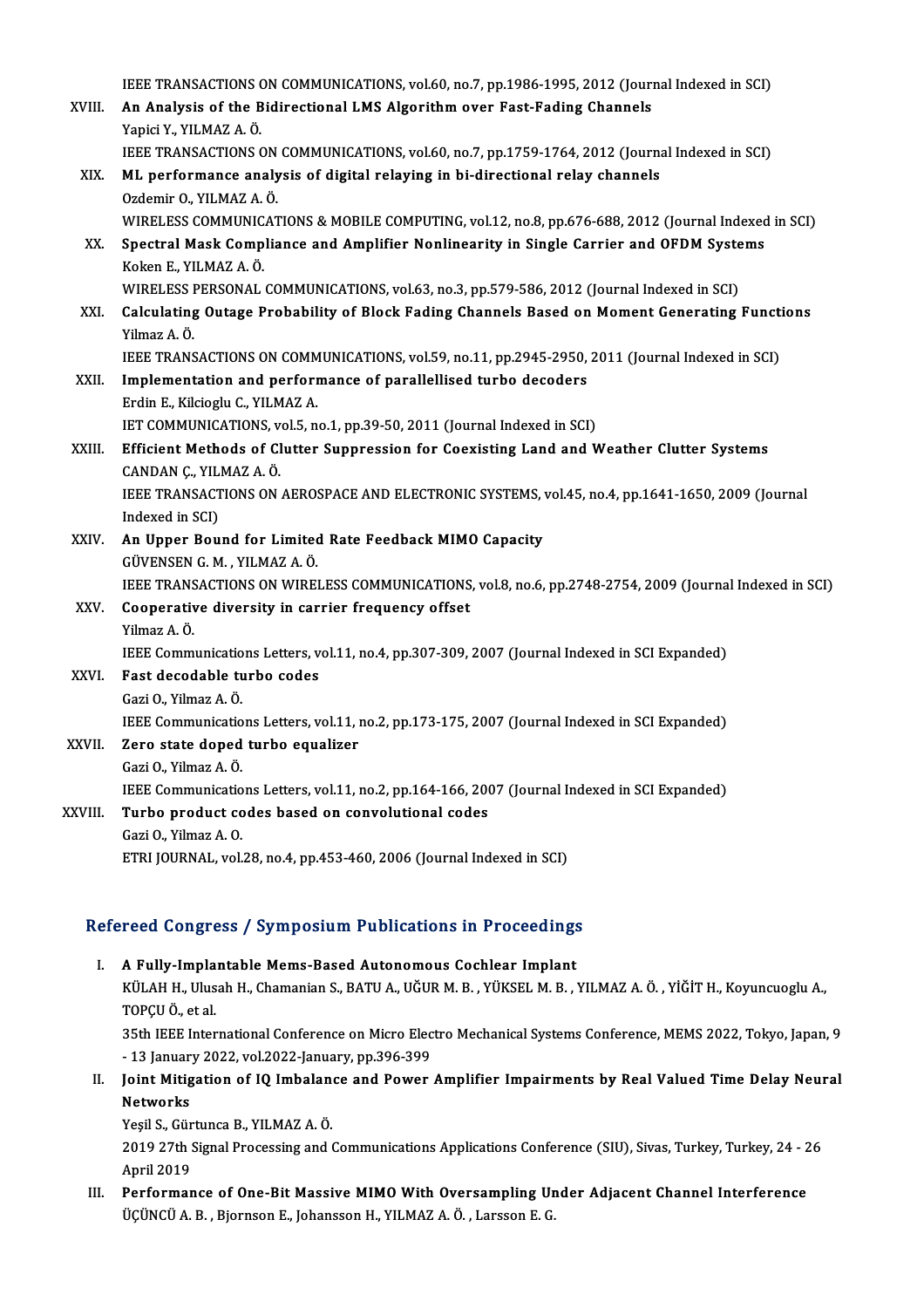IEEE Global Communications Conference (GLOBECOM), Hawaii, United States Of America, 9 - 13 December 2019<br>Eunenimental Analysis and EBCA Implementation of the Beal Valued Time Delay Neuvel Network

IEEE Global Communications Conference (GLOBECOM), Hawaii, United States Of America, 9 - 13 December 20:<br>IV. Experimental Analysis and FPGA Implementation of the Real Valued Time Delay Neural Network<br>Pased Digital Prodi **IEEE Global Communications Confluential Analysis and I**<br>Based Digital Predistortion<br>Vesil S. Son G. VII MAZ A. Ö. IV. Experimental Analysis and FPGA Implementation of the Real Valued Time Delay Neural Network<br>Based Digital Predistortion Yesil S., Sen C., YILMAZ A. Ö.

26th IEEE International Conference on Electronics, Circuits and Systems (ICECS), Genoa, Italy, 27 - 29 November<br>2019, pp.614-617 26th IEEE International Conference on Electronics, Circuits and Systems (ICECS)<br>2019, pp.614-617<br>V. High Order QAM Performance Under Phase and Amplitude Distortions<br>Culgun 7, VII MAZA Ö

2019, pp.614-617<br>High Order QAM Perf<br>Gulgun Z., YILMAZ A. Ö.<br><sup>IEEE EC World Forum (</sup> Gulgun Z., YILMAZ A. Ö.<br>IEEE 5G World Forum (5GWF), Santa-Clara, Cuba, 9 - 11 July 2018, pp.363-368

- VI. Usage of device-to-device communication with multiple antennas at the cell edges Çoklu antenli IEEE 5G World Forum (5GWF), Santa-Clara, Cuba, 9 - 11 July 2018, pp.363-368<br>Usage of device-to-device communication with multiple antennas at the cell edg<br>cihazdan cihaza haberleşme yönteminin hücre kenarindaki alanlarda k Usage of device-to-d<br>cihazdan cihaza hab<br>Erkan K., YILMAZ A.Ö.<br>26th IEEE Signal Proce Erkan K., YILMAZ A. Ö.<br>26th IEEE Signal Processing and Communications Applications Conference, SIU 2018, İzmir, Turkey, 2 - 05 May 2018,pp.1-4 26th IEEE Signal Processing and Communications Applications Conference, SIU 2018, İzmir, Turkey, 2 - 05 M<br>2018, pp.1-4<br>VII. Micro-Doppler analysis of rotary-wing air vehicles using pulsed-Doppler radar Darbe-Doppler<br>Reder
- 2018, pp.1-4<br>Micro-Doppler analysis of rotary-wing air vehicles using pulsed<br>Radar ile Döner Kanatli Hava Araçlarinin Mikro-Doppler Analizi<br>Arbar B. VII MAZ A.Ö Micro-Doppler analy<br>Radar ile Döner Kan<br>Aybar B., YILMAZ A. Ö.<br>26th IEEE Signal Prace 26th IEEE Signal Processing and Communications Applications Conference, SIU 2018, İzmir, Turkey, 2 - 05 May<br>26th IEEE Signal Processing and Communications Applications Conference, SIU 2018, İzmir, Turkey, 2 - 05 May<br>2018, Aybar B., YILMAZ A Ö.

- 26th IEEE Signal Processing and Communications Applications Conference, SIU 2018, İzmir, Turkey, 2 05 May<br>2018, pp.1-4<br>VIII. An experimental study on Power Amplifier linearisation by artificial neural networks Yapay Sini 2018, pp.1-4<br>An experimental study on Power Amplifier linearisation by artificial ne<br>Ağlari ile Güç Yükselteç Doğrusallastirma Amaçli Deneysel Bir Çalisma<br>Yesil S. Kolagasiaslu A. E. XII MAZ A. Ö. An experimental study on Power Ar<br>Ağlari ile Güç Yükselteç Doğrusallaş<br>Yesil S., Kolagasioglu A. E. , YILMAZ A. Ö.<br>26th IEEE Signal Processing and Commu Ağlari ile Güç Yükselteç Doğrusalląstirma Amaçli Deneysel Bir Çalisma<br>Yesil S., Kolagasioglu A. E. , YILMAZ A. Ö.<br>26th IEEE Signal Processing and Communications Applications Conference, SIU 2018, İzmir, Turkey, 2 - 05 May<br> Yesil S., Kolag<br>26th IEEE Sig<br>2018, pp.1-4<br>Unlink Berfe
- 26th IEEE Signal Processing and Communications Applications Conference, SIU 2018, İzmir, Turkey, 2 -<br>2018, pp.1-4<br>IX. Uplink Performance Analysis of Oversampled Wideband Massive MIMO with One-Bit ADCs<br>TicüNcü A B Yilmaz 2018, pp.1-4<br>IX. Uplink Performance Analysis of Oversampled Wideband Massive MIMO with One-Bit ADCs<br>ÜÇÜNCÜ A. B. , Yilmaz A. Ö.

88th IEEE Vehicular Technology Conference, VTC-Fall 2018, Illinois, United States Of America, 27 - 30 August 2018

- X. A Novel Transceiver Architecture for Highly Dispersive NOMA Channels GüvensenG.M. ,TanıkY.,YılmazA.Ö. A Novel Transceiver Architecture for Highly Dispersive NOMA Channels<br>Güvensen G. M. , Tanık Y., Yılmaz A. Ö.<br>2018 IEEE 87th Vehicular Technology Conference (VTC Spring), Porto, Portugal, 3 - 06 June 2018, pp.1-6<br>Performanc
- XI. Performance of High Order QAM under Transmit Nonlinearities<br>YILMAZ A. Ö., GÜLGÜN Z. 2018 IEEE 87th Vehicular<br>Performance of High O<br>YILMAZ A.Ö., GÜLGÜN Z.<br>2018 IEEE 87th Vehicular Performance of High Order QAM under Transmit Nonlinearities<br>YILMAZ A. Ö. , GÜLGÜN Z.<br>2018 IEEE 87th Vehicular Technology Conference (VTC Spring), Porto, Portugal, 3 - 06 June 2018<br>Miare Dennlar Analysis of Betany Wing Air

### XII. Micro-Doppler Analysis of Rotary-Wing Air Vehicles Using Pulsed-Doppler Radar<br>Aybar B., YILMAZ A. Ö. 2018 IEEE 87th Vehicu<br>Micro-Doppler Analy<br>Aybar B., YILMAZ A. Ö.<br>26th IEEE Signal Prace

26th IEEE Signal Processing and Communications Applications Conference (SIU), İzmir, Turkey, 2 - 05 May 2018

Aybar B., YILMAZ A. Ö.<br>26th IEEE Signal Processing and Communications Applications Conference (SIU), İzmir, Turkey, 2 - 05 N<br>2011. Sequential Linear Detection in One-Bit Quantized Uplink Massive MIMO with Oversampling<br>1 26th IEEE Signal Processing<br>Sequential Linear Detecti<br>ÜÇÜNCÜ A. B. , YILMAZ A. Ö.<br>99th IEEE Vehicular Technel Sequential Linear Detection in One-Bit Quantized Uplink Massive MIMO with Oversampling<br>ÜÇÜNCÜ A. B. , YILMAZ A. Ö.<br>88th IEEE Vehicular Technology Conference (VTC-Fall), Illinois, United States Of America, 27 - 30 August 20

88th IEEE Vehicular Technology Conference (VTC-Fall), Illinois, United States Of America, 27 - 30 August 2018

# ÜÇÜNCÜ A. B., YILMAZ A. Ö.<br>88th IEEE Vehicular Technology Conference (VTC-Fall), Illinois, United States Of America, 27 - 3<br>XIV. Usage of Device-to-Device Communication with Multiple Antennas at the Cell Edges<br>Erkan K., YI Usage of Device-to-Device Communication with Multiple Antennas at the Cell Edges<br>Erkan K., YILMAZ A. Ö.<br>26th IEEE Signal Processing and Communications Applications Conference (SIU), İzmir, Turkey, 2 - 05 May 2018<br>An Evnoni

XV. An Experimental Study on Power Amplifier Linearisation by Artificial Neural Networks 26th IEEE Signal Processing and Commu<br>An Experimental Study on Power Al<br>Yesil S., Kolagasioglu A. E. , YILMAZ A. Ö.<br>26th IEEE Signal Processing and Commu An Experimental Study on Power Amplifier Linearisation by Artificial Neural Networks<br>Yesil S., Kolagasioglu A. E. , YILMAZ A. Ö.<br>26th IEEE Signal Processing and Communications Applications Conference (SIU), İzmir, Turkey, Yesil S., Kolagasioglu A. E. , YILMAZ A. Ö.<br>26th IEEE Signal Processing and Communications Applications Conference (SIU), İzmir, Turkey, 2 - 05 M<br>XVI. Performance Analysis of Faster than Symbol Rate Sampling in 1-Bit Massi

## 26th IEEE Signal Processing<br>Performance Analysis of<br>ÜÇÜNCÜ A. B. , YILMAZ A. Ö. Performance Analysis of Faster than Symbol Rate Sampling in 1-Bit Massive MI<br>ÜÇÜNCÜ A. B. , YILMAZ A. Ö.<br>IEEE International Conference on Communications (ICC), Paris, France, 21 - 25 May 2017<br>Quantifying The Improvement of ÜÇÜNCÜ A. B. , YILMAZ A. Ö.<br>IEEE International Conference on Communications (ICC), Paris, France, 21 - 25 May 20<br>XVII. Quantifying The Improvement of MMSE Equalizers by Faster Sampling Rates<br>Pelsyi E. XII MAZ A. Ö.

**IEEE International Con<br>Quantifying The Imp**<br>Balevi E., YILMAZ A. Ö.<br><sup>25th Signal Processing</sup> Quantifying The Improvement of MMSE Equalizers by Faster Sampling Rates<br>Balevi E., YILMAZ A. Ö.<br>25th Signal Processing and Communications Applications Conference (SIU), Antalya, Turkey, 15 - 18 May 2017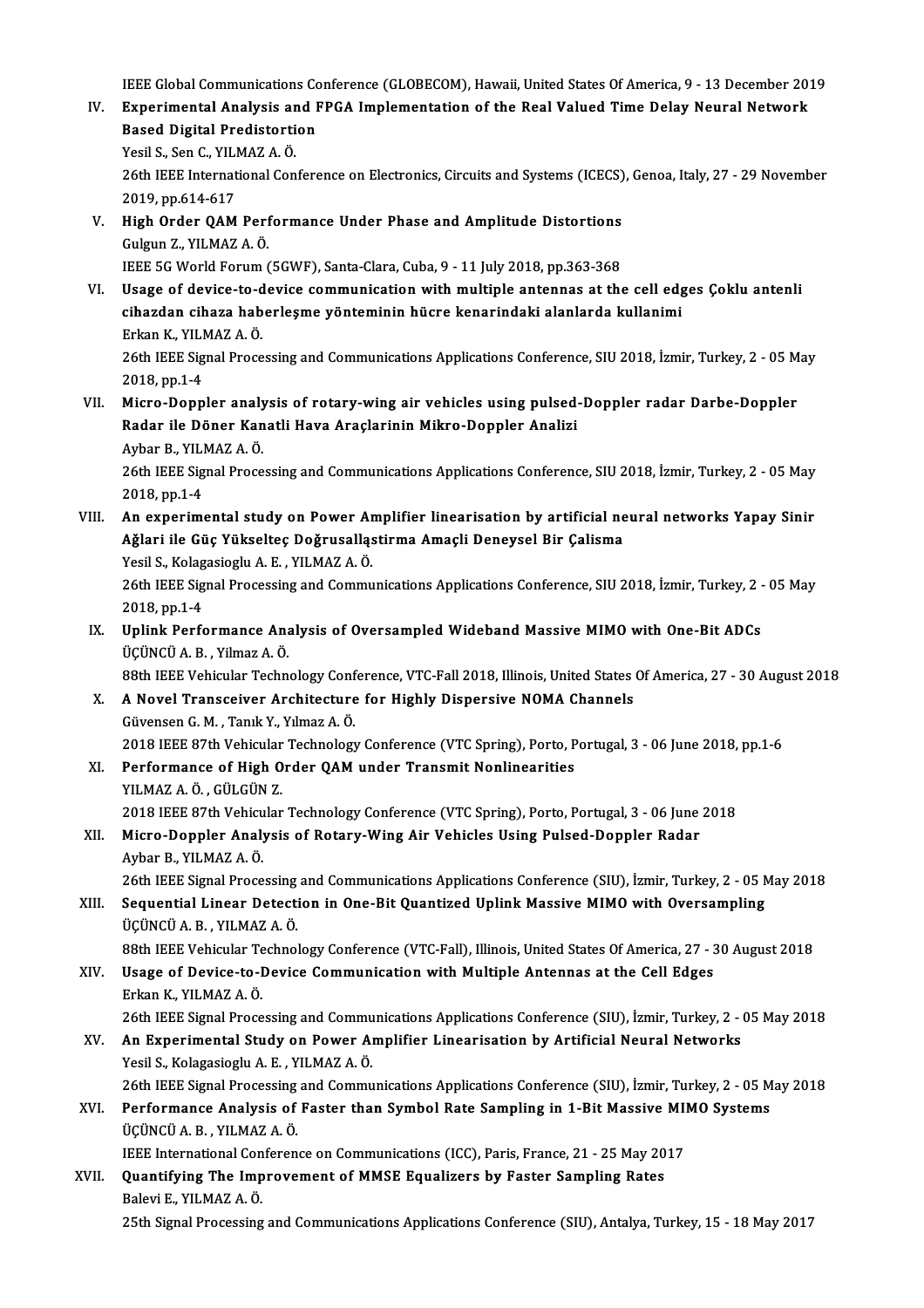| XVIII.<br>A Novel Practical CP Based Mismatched MMSE Equalization<br>Balevi E, YILMAZ A. Ö.<br>IEEE Wireless Communications and Networking Conference (WCNC), San-Francisco, Costa Rica, 19 - 22 March<br>2017<br>Wireless Body Area Network Studies for Telemedicine Applications Using IEEE 802.15.6 Standard<br>XIX.<br>Ozderya H.Y., ERDÖL H., KAYIKÇIOĞLU T., Yilmaz A.O., KAYA İ.<br>International Conference on Medical and Biological Engineering in Bosnia and Herzegovina (CMBEBIH), Sarajevo,<br>Bosnia And Herzegovina, 16 - 18 March 2017, vol.62, pp.666-670<br>Diversity performance of microstrip patch antennas placed on human body at ISM and MBAN<br>XX.<br>frequencies<br>Ozturk M. A., Tamer U., YILMAZ A. Ö., Ozdemir T., KAYA İ.<br>International Conference on Medical and Biological Engineering in Bosnia and Herzegovina (CMBEBIH), Sarajevo,<br>Bosnia And Herzegovina, 16 - 18 March 2017, vol.62, pp.698-704<br>Optimized Asymmetric Cooperation for Downlink Cloud Radio Access Network under per-Base<br>XXI.<br><b>Station Data Transfer Constraint</b><br>Kadan F E , YILMAZ A Ö<br>IEEE International Conference on Communications (ICC) / Wireless Communications Symposium / 3rd Workshop<br>on Optical Wireless Communications (OWC), Paris, France, 21 - 25 May 2017, pp.132-137<br>XXII.<br>A New Sampling Method for Massive MIMO Systems<br>ÜÇÜNCÜ A.B., YILMAZ A.Ö.<br>25th Signal Processing and Communications Applications Conference (SIU), Antalya, Turkey, 15 - 18 May 2017<br>Güç Yükseltecinin Büyük Yıldız Kare Dördün Genlik Kiplenimi QAM Üzerine Etkileri ve Çözüm Önerisi<br>XXIII.<br>GÜLGÜN Z., YILMAZ A. Ö.<br>Aselsan HBT Çalıştayı, Turkey, 14 October 2016<br>XXIV.<br>1 bit Nicemlemeli Çok Büyük Çoklu Girdili Çoklu Çıktılı Sistemlerde Aşırı Örnekleme<br>ÜÇÜNCÜ A.B., YILMAZ A.Ö.<br>Aselsan HBT Çalıştayı, Turkey, 14 October 2016<br>Tam Çoklama Kablosuz Haberleşme<br>XXV<br>öncel f.a. YILMAZ A.Ö.<br>URSI-TÜRKİYE'2016 VIII. Bilimsel Kongresi, Turkey, 1 - 03 September 2016<br>Comparison of New Multi-carrier Modulation Schemes under Amplifier Nonlinearity<br>XXVI.<br>ÜÇÜNCÜ A.B., YILMAZ A.Ö.<br>24th Signal Processing and Communication Application Conference (SIU), Zonguldak, Turkey, 16 - 19 May 2016,<br>pp 249-252<br>Yeni Nesil Çoklu Taşıyıcılı Kipleme Çeşitlerinin Yükselteç Doğrusalsızlığı Altında Karşılaştırılması<br>ÜÇÜNCÜ A. B., YILMAZ A. Ö.<br>SIU 2016, Turkey, 16 - 19 May 2016<br>Doppler Capable FMCW Cloud Detection Radar<br>Coskun S., Celik M., YILMAZ A. Ö., Koc S.<br>Conference on Remote Sensing of Clouds and the Atmosphere XX, Toulouse, France, 23 - 24 September 2015,<br>vol 9640<br>Polarimetrik FMCW Meteoroloji Radarı<br>XXIX.<br>coşkun s., YILMAZ A Ö , KOÇ S S , çelik m.<br>SİU 2015, Turkey, 16 - 19 May 2015<br>Çok Kullanıcılı Çok Girişli Çok Çıkışlı Sistemlerde Hüzmeleme Tekniklerinin RF Bozulmaları ile Analizi<br>XXX.<br>YILMAZ A. Ö., ufuk t.<br>2015 IEEE Sinyal İşleme ve İletişim Uygulamaları Kurultayı, Turkey, 16 - 19 May 2015<br>Performance Analysis of Beamforming Techniques in MU-MIMO Systems with Residual RF<br>XXXI.<br>Impairments<br>Tamer U., SUNU C., AKTAŞ E., YILMAZ A. Ö. |         |                                                                                                             |
|-----------------------------------------------------------------------------------------------------------------------------------------------------------------------------------------------------------------------------------------------------------------------------------------------------------------------------------------------------------------------------------------------------------------------------------------------------------------------------------------------------------------------------------------------------------------------------------------------------------------------------------------------------------------------------------------------------------------------------------------------------------------------------------------------------------------------------------------------------------------------------------------------------------------------------------------------------------------------------------------------------------------------------------------------------------------------------------------------------------------------------------------------------------------------------------------------------------------------------------------------------------------------------------------------------------------------------------------------------------------------------------------------------------------------------------------------------------------------------------------------------------------------------------------------------------------------------------------------------------------------------------------------------------------------------------------------------------------------------------------------------------------------------------------------------------------------------------------------------------------------------------------------------------------------------------------------------------------------------------------------------------------------------------------------------------------------------------------------------------------------------------------------------------------------------------------------------------------------------------------------------------------------------------------------------------------------------------------------------------------------------------------------------------------------------------------------------------------------------------------------------------------------------------------------------------------------------------------------------------------------------------------------------------------------------------------------------------------------------------------------------------------------------------------------------------------------------------------------------------------------------------------------------------------------------------------------------------------------------------------------------------------------------------------------------------------------------------------------------------------------------------------------------------------------------------------------------------------------------------------------|---------|-------------------------------------------------------------------------------------------------------------|
|                                                                                                                                                                                                                                                                                                                                                                                                                                                                                                                                                                                                                                                                                                                                                                                                                                                                                                                                                                                                                                                                                                                                                                                                                                                                                                                                                                                                                                                                                                                                                                                                                                                                                                                                                                                                                                                                                                                                                                                                                                                                                                                                                                                                                                                                                                                                                                                                                                                                                                                                                                                                                                                                                                                                                                                                                                                                                                                                                                                                                                                                                                                                                                                                                                               |         |                                                                                                             |
|                                                                                                                                                                                                                                                                                                                                                                                                                                                                                                                                                                                                                                                                                                                                                                                                                                                                                                                                                                                                                                                                                                                                                                                                                                                                                                                                                                                                                                                                                                                                                                                                                                                                                                                                                                                                                                                                                                                                                                                                                                                                                                                                                                                                                                                                                                                                                                                                                                                                                                                                                                                                                                                                                                                                                                                                                                                                                                                                                                                                                                                                                                                                                                                                                                               |         |                                                                                                             |
|                                                                                                                                                                                                                                                                                                                                                                                                                                                                                                                                                                                                                                                                                                                                                                                                                                                                                                                                                                                                                                                                                                                                                                                                                                                                                                                                                                                                                                                                                                                                                                                                                                                                                                                                                                                                                                                                                                                                                                                                                                                                                                                                                                                                                                                                                                                                                                                                                                                                                                                                                                                                                                                                                                                                                                                                                                                                                                                                                                                                                                                                                                                                                                                                                                               |         |                                                                                                             |
|                                                                                                                                                                                                                                                                                                                                                                                                                                                                                                                                                                                                                                                                                                                                                                                                                                                                                                                                                                                                                                                                                                                                                                                                                                                                                                                                                                                                                                                                                                                                                                                                                                                                                                                                                                                                                                                                                                                                                                                                                                                                                                                                                                                                                                                                                                                                                                                                                                                                                                                                                                                                                                                                                                                                                                                                                                                                                                                                                                                                                                                                                                                                                                                                                                               |         |                                                                                                             |
|                                                                                                                                                                                                                                                                                                                                                                                                                                                                                                                                                                                                                                                                                                                                                                                                                                                                                                                                                                                                                                                                                                                                                                                                                                                                                                                                                                                                                                                                                                                                                                                                                                                                                                                                                                                                                                                                                                                                                                                                                                                                                                                                                                                                                                                                                                                                                                                                                                                                                                                                                                                                                                                                                                                                                                                                                                                                                                                                                                                                                                                                                                                                                                                                                                               |         |                                                                                                             |
|                                                                                                                                                                                                                                                                                                                                                                                                                                                                                                                                                                                                                                                                                                                                                                                                                                                                                                                                                                                                                                                                                                                                                                                                                                                                                                                                                                                                                                                                                                                                                                                                                                                                                                                                                                                                                                                                                                                                                                                                                                                                                                                                                                                                                                                                                                                                                                                                                                                                                                                                                                                                                                                                                                                                                                                                                                                                                                                                                                                                                                                                                                                                                                                                                                               |         |                                                                                                             |
|                                                                                                                                                                                                                                                                                                                                                                                                                                                                                                                                                                                                                                                                                                                                                                                                                                                                                                                                                                                                                                                                                                                                                                                                                                                                                                                                                                                                                                                                                                                                                                                                                                                                                                                                                                                                                                                                                                                                                                                                                                                                                                                                                                                                                                                                                                                                                                                                                                                                                                                                                                                                                                                                                                                                                                                                                                                                                                                                                                                                                                                                                                                                                                                                                                               |         |                                                                                                             |
|                                                                                                                                                                                                                                                                                                                                                                                                                                                                                                                                                                                                                                                                                                                                                                                                                                                                                                                                                                                                                                                                                                                                                                                                                                                                                                                                                                                                                                                                                                                                                                                                                                                                                                                                                                                                                                                                                                                                                                                                                                                                                                                                                                                                                                                                                                                                                                                                                                                                                                                                                                                                                                                                                                                                                                                                                                                                                                                                                                                                                                                                                                                                                                                                                                               |         |                                                                                                             |
|                                                                                                                                                                                                                                                                                                                                                                                                                                                                                                                                                                                                                                                                                                                                                                                                                                                                                                                                                                                                                                                                                                                                                                                                                                                                                                                                                                                                                                                                                                                                                                                                                                                                                                                                                                                                                                                                                                                                                                                                                                                                                                                                                                                                                                                                                                                                                                                                                                                                                                                                                                                                                                                                                                                                                                                                                                                                                                                                                                                                                                                                                                                                                                                                                                               |         |                                                                                                             |
|                                                                                                                                                                                                                                                                                                                                                                                                                                                                                                                                                                                                                                                                                                                                                                                                                                                                                                                                                                                                                                                                                                                                                                                                                                                                                                                                                                                                                                                                                                                                                                                                                                                                                                                                                                                                                                                                                                                                                                                                                                                                                                                                                                                                                                                                                                                                                                                                                                                                                                                                                                                                                                                                                                                                                                                                                                                                                                                                                                                                                                                                                                                                                                                                                                               |         |                                                                                                             |
|                                                                                                                                                                                                                                                                                                                                                                                                                                                                                                                                                                                                                                                                                                                                                                                                                                                                                                                                                                                                                                                                                                                                                                                                                                                                                                                                                                                                                                                                                                                                                                                                                                                                                                                                                                                                                                                                                                                                                                                                                                                                                                                                                                                                                                                                                                                                                                                                                                                                                                                                                                                                                                                                                                                                                                                                                                                                                                                                                                                                                                                                                                                                                                                                                                               |         |                                                                                                             |
|                                                                                                                                                                                                                                                                                                                                                                                                                                                                                                                                                                                                                                                                                                                                                                                                                                                                                                                                                                                                                                                                                                                                                                                                                                                                                                                                                                                                                                                                                                                                                                                                                                                                                                                                                                                                                                                                                                                                                                                                                                                                                                                                                                                                                                                                                                                                                                                                                                                                                                                                                                                                                                                                                                                                                                                                                                                                                                                                                                                                                                                                                                                                                                                                                                               |         |                                                                                                             |
|                                                                                                                                                                                                                                                                                                                                                                                                                                                                                                                                                                                                                                                                                                                                                                                                                                                                                                                                                                                                                                                                                                                                                                                                                                                                                                                                                                                                                                                                                                                                                                                                                                                                                                                                                                                                                                                                                                                                                                                                                                                                                                                                                                                                                                                                                                                                                                                                                                                                                                                                                                                                                                                                                                                                                                                                                                                                                                                                                                                                                                                                                                                                                                                                                                               |         |                                                                                                             |
|                                                                                                                                                                                                                                                                                                                                                                                                                                                                                                                                                                                                                                                                                                                                                                                                                                                                                                                                                                                                                                                                                                                                                                                                                                                                                                                                                                                                                                                                                                                                                                                                                                                                                                                                                                                                                                                                                                                                                                                                                                                                                                                                                                                                                                                                                                                                                                                                                                                                                                                                                                                                                                                                                                                                                                                                                                                                                                                                                                                                                                                                                                                                                                                                                                               |         |                                                                                                             |
|                                                                                                                                                                                                                                                                                                                                                                                                                                                                                                                                                                                                                                                                                                                                                                                                                                                                                                                                                                                                                                                                                                                                                                                                                                                                                                                                                                                                                                                                                                                                                                                                                                                                                                                                                                                                                                                                                                                                                                                                                                                                                                                                                                                                                                                                                                                                                                                                                                                                                                                                                                                                                                                                                                                                                                                                                                                                                                                                                                                                                                                                                                                                                                                                                                               |         |                                                                                                             |
|                                                                                                                                                                                                                                                                                                                                                                                                                                                                                                                                                                                                                                                                                                                                                                                                                                                                                                                                                                                                                                                                                                                                                                                                                                                                                                                                                                                                                                                                                                                                                                                                                                                                                                                                                                                                                                                                                                                                                                                                                                                                                                                                                                                                                                                                                                                                                                                                                                                                                                                                                                                                                                                                                                                                                                                                                                                                                                                                                                                                                                                                                                                                                                                                                                               |         |                                                                                                             |
|                                                                                                                                                                                                                                                                                                                                                                                                                                                                                                                                                                                                                                                                                                                                                                                                                                                                                                                                                                                                                                                                                                                                                                                                                                                                                                                                                                                                                                                                                                                                                                                                                                                                                                                                                                                                                                                                                                                                                                                                                                                                                                                                                                                                                                                                                                                                                                                                                                                                                                                                                                                                                                                                                                                                                                                                                                                                                                                                                                                                                                                                                                                                                                                                                                               |         |                                                                                                             |
|                                                                                                                                                                                                                                                                                                                                                                                                                                                                                                                                                                                                                                                                                                                                                                                                                                                                                                                                                                                                                                                                                                                                                                                                                                                                                                                                                                                                                                                                                                                                                                                                                                                                                                                                                                                                                                                                                                                                                                                                                                                                                                                                                                                                                                                                                                                                                                                                                                                                                                                                                                                                                                                                                                                                                                                                                                                                                                                                                                                                                                                                                                                                                                                                                                               |         |                                                                                                             |
|                                                                                                                                                                                                                                                                                                                                                                                                                                                                                                                                                                                                                                                                                                                                                                                                                                                                                                                                                                                                                                                                                                                                                                                                                                                                                                                                                                                                                                                                                                                                                                                                                                                                                                                                                                                                                                                                                                                                                                                                                                                                                                                                                                                                                                                                                                                                                                                                                                                                                                                                                                                                                                                                                                                                                                                                                                                                                                                                                                                                                                                                                                                                                                                                                                               |         |                                                                                                             |
|                                                                                                                                                                                                                                                                                                                                                                                                                                                                                                                                                                                                                                                                                                                                                                                                                                                                                                                                                                                                                                                                                                                                                                                                                                                                                                                                                                                                                                                                                                                                                                                                                                                                                                                                                                                                                                                                                                                                                                                                                                                                                                                                                                                                                                                                                                                                                                                                                                                                                                                                                                                                                                                                                                                                                                                                                                                                                                                                                                                                                                                                                                                                                                                                                                               |         |                                                                                                             |
|                                                                                                                                                                                                                                                                                                                                                                                                                                                                                                                                                                                                                                                                                                                                                                                                                                                                                                                                                                                                                                                                                                                                                                                                                                                                                                                                                                                                                                                                                                                                                                                                                                                                                                                                                                                                                                                                                                                                                                                                                                                                                                                                                                                                                                                                                                                                                                                                                                                                                                                                                                                                                                                                                                                                                                                                                                                                                                                                                                                                                                                                                                                                                                                                                                               |         |                                                                                                             |
|                                                                                                                                                                                                                                                                                                                                                                                                                                                                                                                                                                                                                                                                                                                                                                                                                                                                                                                                                                                                                                                                                                                                                                                                                                                                                                                                                                                                                                                                                                                                                                                                                                                                                                                                                                                                                                                                                                                                                                                                                                                                                                                                                                                                                                                                                                                                                                                                                                                                                                                                                                                                                                                                                                                                                                                                                                                                                                                                                                                                                                                                                                                                                                                                                                               |         |                                                                                                             |
|                                                                                                                                                                                                                                                                                                                                                                                                                                                                                                                                                                                                                                                                                                                                                                                                                                                                                                                                                                                                                                                                                                                                                                                                                                                                                                                                                                                                                                                                                                                                                                                                                                                                                                                                                                                                                                                                                                                                                                                                                                                                                                                                                                                                                                                                                                                                                                                                                                                                                                                                                                                                                                                                                                                                                                                                                                                                                                                                                                                                                                                                                                                                                                                                                                               |         |                                                                                                             |
|                                                                                                                                                                                                                                                                                                                                                                                                                                                                                                                                                                                                                                                                                                                                                                                                                                                                                                                                                                                                                                                                                                                                                                                                                                                                                                                                                                                                                                                                                                                                                                                                                                                                                                                                                                                                                                                                                                                                                                                                                                                                                                                                                                                                                                                                                                                                                                                                                                                                                                                                                                                                                                                                                                                                                                                                                                                                                                                                                                                                                                                                                                                                                                                                                                               |         |                                                                                                             |
|                                                                                                                                                                                                                                                                                                                                                                                                                                                                                                                                                                                                                                                                                                                                                                                                                                                                                                                                                                                                                                                                                                                                                                                                                                                                                                                                                                                                                                                                                                                                                                                                                                                                                                                                                                                                                                                                                                                                                                                                                                                                                                                                                                                                                                                                                                                                                                                                                                                                                                                                                                                                                                                                                                                                                                                                                                                                                                                                                                                                                                                                                                                                                                                                                                               |         |                                                                                                             |
|                                                                                                                                                                                                                                                                                                                                                                                                                                                                                                                                                                                                                                                                                                                                                                                                                                                                                                                                                                                                                                                                                                                                                                                                                                                                                                                                                                                                                                                                                                                                                                                                                                                                                                                                                                                                                                                                                                                                                                                                                                                                                                                                                                                                                                                                                                                                                                                                                                                                                                                                                                                                                                                                                                                                                                                                                                                                                                                                                                                                                                                                                                                                                                                                                                               |         |                                                                                                             |
|                                                                                                                                                                                                                                                                                                                                                                                                                                                                                                                                                                                                                                                                                                                                                                                                                                                                                                                                                                                                                                                                                                                                                                                                                                                                                                                                                                                                                                                                                                                                                                                                                                                                                                                                                                                                                                                                                                                                                                                                                                                                                                                                                                                                                                                                                                                                                                                                                                                                                                                                                                                                                                                                                                                                                                                                                                                                                                                                                                                                                                                                                                                                                                                                                                               |         |                                                                                                             |
|                                                                                                                                                                                                                                                                                                                                                                                                                                                                                                                                                                                                                                                                                                                                                                                                                                                                                                                                                                                                                                                                                                                                                                                                                                                                                                                                                                                                                                                                                                                                                                                                                                                                                                                                                                                                                                                                                                                                                                                                                                                                                                                                                                                                                                                                                                                                                                                                                                                                                                                                                                                                                                                                                                                                                                                                                                                                                                                                                                                                                                                                                                                                                                                                                                               |         |                                                                                                             |
|                                                                                                                                                                                                                                                                                                                                                                                                                                                                                                                                                                                                                                                                                                                                                                                                                                                                                                                                                                                                                                                                                                                                                                                                                                                                                                                                                                                                                                                                                                                                                                                                                                                                                                                                                                                                                                                                                                                                                                                                                                                                                                                                                                                                                                                                                                                                                                                                                                                                                                                                                                                                                                                                                                                                                                                                                                                                                                                                                                                                                                                                                                                                                                                                                                               |         |                                                                                                             |
|                                                                                                                                                                                                                                                                                                                                                                                                                                                                                                                                                                                                                                                                                                                                                                                                                                                                                                                                                                                                                                                                                                                                                                                                                                                                                                                                                                                                                                                                                                                                                                                                                                                                                                                                                                                                                                                                                                                                                                                                                                                                                                                                                                                                                                                                                                                                                                                                                                                                                                                                                                                                                                                                                                                                                                                                                                                                                                                                                                                                                                                                                                                                                                                                                                               |         |                                                                                                             |
|                                                                                                                                                                                                                                                                                                                                                                                                                                                                                                                                                                                                                                                                                                                                                                                                                                                                                                                                                                                                                                                                                                                                                                                                                                                                                                                                                                                                                                                                                                                                                                                                                                                                                                                                                                                                                                                                                                                                                                                                                                                                                                                                                                                                                                                                                                                                                                                                                                                                                                                                                                                                                                                                                                                                                                                                                                                                                                                                                                                                                                                                                                                                                                                                                                               |         |                                                                                                             |
|                                                                                                                                                                                                                                                                                                                                                                                                                                                                                                                                                                                                                                                                                                                                                                                                                                                                                                                                                                                                                                                                                                                                                                                                                                                                                                                                                                                                                                                                                                                                                                                                                                                                                                                                                                                                                                                                                                                                                                                                                                                                                                                                                                                                                                                                                                                                                                                                                                                                                                                                                                                                                                                                                                                                                                                                                                                                                                                                                                                                                                                                                                                                                                                                                                               |         |                                                                                                             |
|                                                                                                                                                                                                                                                                                                                                                                                                                                                                                                                                                                                                                                                                                                                                                                                                                                                                                                                                                                                                                                                                                                                                                                                                                                                                                                                                                                                                                                                                                                                                                                                                                                                                                                                                                                                                                                                                                                                                                                                                                                                                                                                                                                                                                                                                                                                                                                                                                                                                                                                                                                                                                                                                                                                                                                                                                                                                                                                                                                                                                                                                                                                                                                                                                                               |         |                                                                                                             |
|                                                                                                                                                                                                                                                                                                                                                                                                                                                                                                                                                                                                                                                                                                                                                                                                                                                                                                                                                                                                                                                                                                                                                                                                                                                                                                                                                                                                                                                                                                                                                                                                                                                                                                                                                                                                                                                                                                                                                                                                                                                                                                                                                                                                                                                                                                                                                                                                                                                                                                                                                                                                                                                                                                                                                                                                                                                                                                                                                                                                                                                                                                                                                                                                                                               | XXVII.  |                                                                                                             |
|                                                                                                                                                                                                                                                                                                                                                                                                                                                                                                                                                                                                                                                                                                                                                                                                                                                                                                                                                                                                                                                                                                                                                                                                                                                                                                                                                                                                                                                                                                                                                                                                                                                                                                                                                                                                                                                                                                                                                                                                                                                                                                                                                                                                                                                                                                                                                                                                                                                                                                                                                                                                                                                                                                                                                                                                                                                                                                                                                                                                                                                                                                                                                                                                                                               |         |                                                                                                             |
|                                                                                                                                                                                                                                                                                                                                                                                                                                                                                                                                                                                                                                                                                                                                                                                                                                                                                                                                                                                                                                                                                                                                                                                                                                                                                                                                                                                                                                                                                                                                                                                                                                                                                                                                                                                                                                                                                                                                                                                                                                                                                                                                                                                                                                                                                                                                                                                                                                                                                                                                                                                                                                                                                                                                                                                                                                                                                                                                                                                                                                                                                                                                                                                                                                               |         |                                                                                                             |
|                                                                                                                                                                                                                                                                                                                                                                                                                                                                                                                                                                                                                                                                                                                                                                                                                                                                                                                                                                                                                                                                                                                                                                                                                                                                                                                                                                                                                                                                                                                                                                                                                                                                                                                                                                                                                                                                                                                                                                                                                                                                                                                                                                                                                                                                                                                                                                                                                                                                                                                                                                                                                                                                                                                                                                                                                                                                                                                                                                                                                                                                                                                                                                                                                                               | XXVIII. |                                                                                                             |
|                                                                                                                                                                                                                                                                                                                                                                                                                                                                                                                                                                                                                                                                                                                                                                                                                                                                                                                                                                                                                                                                                                                                                                                                                                                                                                                                                                                                                                                                                                                                                                                                                                                                                                                                                                                                                                                                                                                                                                                                                                                                                                                                                                                                                                                                                                                                                                                                                                                                                                                                                                                                                                                                                                                                                                                                                                                                                                                                                                                                                                                                                                                                                                                                                                               |         |                                                                                                             |
|                                                                                                                                                                                                                                                                                                                                                                                                                                                                                                                                                                                                                                                                                                                                                                                                                                                                                                                                                                                                                                                                                                                                                                                                                                                                                                                                                                                                                                                                                                                                                                                                                                                                                                                                                                                                                                                                                                                                                                                                                                                                                                                                                                                                                                                                                                                                                                                                                                                                                                                                                                                                                                                                                                                                                                                                                                                                                                                                                                                                                                                                                                                                                                                                                                               |         |                                                                                                             |
|                                                                                                                                                                                                                                                                                                                                                                                                                                                                                                                                                                                                                                                                                                                                                                                                                                                                                                                                                                                                                                                                                                                                                                                                                                                                                                                                                                                                                                                                                                                                                                                                                                                                                                                                                                                                                                                                                                                                                                                                                                                                                                                                                                                                                                                                                                                                                                                                                                                                                                                                                                                                                                                                                                                                                                                                                                                                                                                                                                                                                                                                                                                                                                                                                                               |         |                                                                                                             |
|                                                                                                                                                                                                                                                                                                                                                                                                                                                                                                                                                                                                                                                                                                                                                                                                                                                                                                                                                                                                                                                                                                                                                                                                                                                                                                                                                                                                                                                                                                                                                                                                                                                                                                                                                                                                                                                                                                                                                                                                                                                                                                                                                                                                                                                                                                                                                                                                                                                                                                                                                                                                                                                                                                                                                                                                                                                                                                                                                                                                                                                                                                                                                                                                                                               |         |                                                                                                             |
|                                                                                                                                                                                                                                                                                                                                                                                                                                                                                                                                                                                                                                                                                                                                                                                                                                                                                                                                                                                                                                                                                                                                                                                                                                                                                                                                                                                                                                                                                                                                                                                                                                                                                                                                                                                                                                                                                                                                                                                                                                                                                                                                                                                                                                                                                                                                                                                                                                                                                                                                                                                                                                                                                                                                                                                                                                                                                                                                                                                                                                                                                                                                                                                                                                               |         |                                                                                                             |
|                                                                                                                                                                                                                                                                                                                                                                                                                                                                                                                                                                                                                                                                                                                                                                                                                                                                                                                                                                                                                                                                                                                                                                                                                                                                                                                                                                                                                                                                                                                                                                                                                                                                                                                                                                                                                                                                                                                                                                                                                                                                                                                                                                                                                                                                                                                                                                                                                                                                                                                                                                                                                                                                                                                                                                                                                                                                                                                                                                                                                                                                                                                                                                                                                                               |         |                                                                                                             |
|                                                                                                                                                                                                                                                                                                                                                                                                                                                                                                                                                                                                                                                                                                                                                                                                                                                                                                                                                                                                                                                                                                                                                                                                                                                                                                                                                                                                                                                                                                                                                                                                                                                                                                                                                                                                                                                                                                                                                                                                                                                                                                                                                                                                                                                                                                                                                                                                                                                                                                                                                                                                                                                                                                                                                                                                                                                                                                                                                                                                                                                                                                                                                                                                                                               |         |                                                                                                             |
|                                                                                                                                                                                                                                                                                                                                                                                                                                                                                                                                                                                                                                                                                                                                                                                                                                                                                                                                                                                                                                                                                                                                                                                                                                                                                                                                                                                                                                                                                                                                                                                                                                                                                                                                                                                                                                                                                                                                                                                                                                                                                                                                                                                                                                                                                                                                                                                                                                                                                                                                                                                                                                                                                                                                                                                                                                                                                                                                                                                                                                                                                                                                                                                                                                               |         |                                                                                                             |
|                                                                                                                                                                                                                                                                                                                                                                                                                                                                                                                                                                                                                                                                                                                                                                                                                                                                                                                                                                                                                                                                                                                                                                                                                                                                                                                                                                                                                                                                                                                                                                                                                                                                                                                                                                                                                                                                                                                                                                                                                                                                                                                                                                                                                                                                                                                                                                                                                                                                                                                                                                                                                                                                                                                                                                                                                                                                                                                                                                                                                                                                                                                                                                                                                                               |         |                                                                                                             |
|                                                                                                                                                                                                                                                                                                                                                                                                                                                                                                                                                                                                                                                                                                                                                                                                                                                                                                                                                                                                                                                                                                                                                                                                                                                                                                                                                                                                                                                                                                                                                                                                                                                                                                                                                                                                                                                                                                                                                                                                                                                                                                                                                                                                                                                                                                                                                                                                                                                                                                                                                                                                                                                                                                                                                                                                                                                                                                                                                                                                                                                                                                                                                                                                                                               |         |                                                                                                             |
|                                                                                                                                                                                                                                                                                                                                                                                                                                                                                                                                                                                                                                                                                                                                                                                                                                                                                                                                                                                                                                                                                                                                                                                                                                                                                                                                                                                                                                                                                                                                                                                                                                                                                                                                                                                                                                                                                                                                                                                                                                                                                                                                                                                                                                                                                                                                                                                                                                                                                                                                                                                                                                                                                                                                                                                                                                                                                                                                                                                                                                                                                                                                                                                                                                               |         |                                                                                                             |
|                                                                                                                                                                                                                                                                                                                                                                                                                                                                                                                                                                                                                                                                                                                                                                                                                                                                                                                                                                                                                                                                                                                                                                                                                                                                                                                                                                                                                                                                                                                                                                                                                                                                                                                                                                                                                                                                                                                                                                                                                                                                                                                                                                                                                                                                                                                                                                                                                                                                                                                                                                                                                                                                                                                                                                                                                                                                                                                                                                                                                                                                                                                                                                                                                                               |         | 23nd Signal Processing and Communications Applications Conference (SIU), Malatya, Turkey, 16 - 19 May 2015, |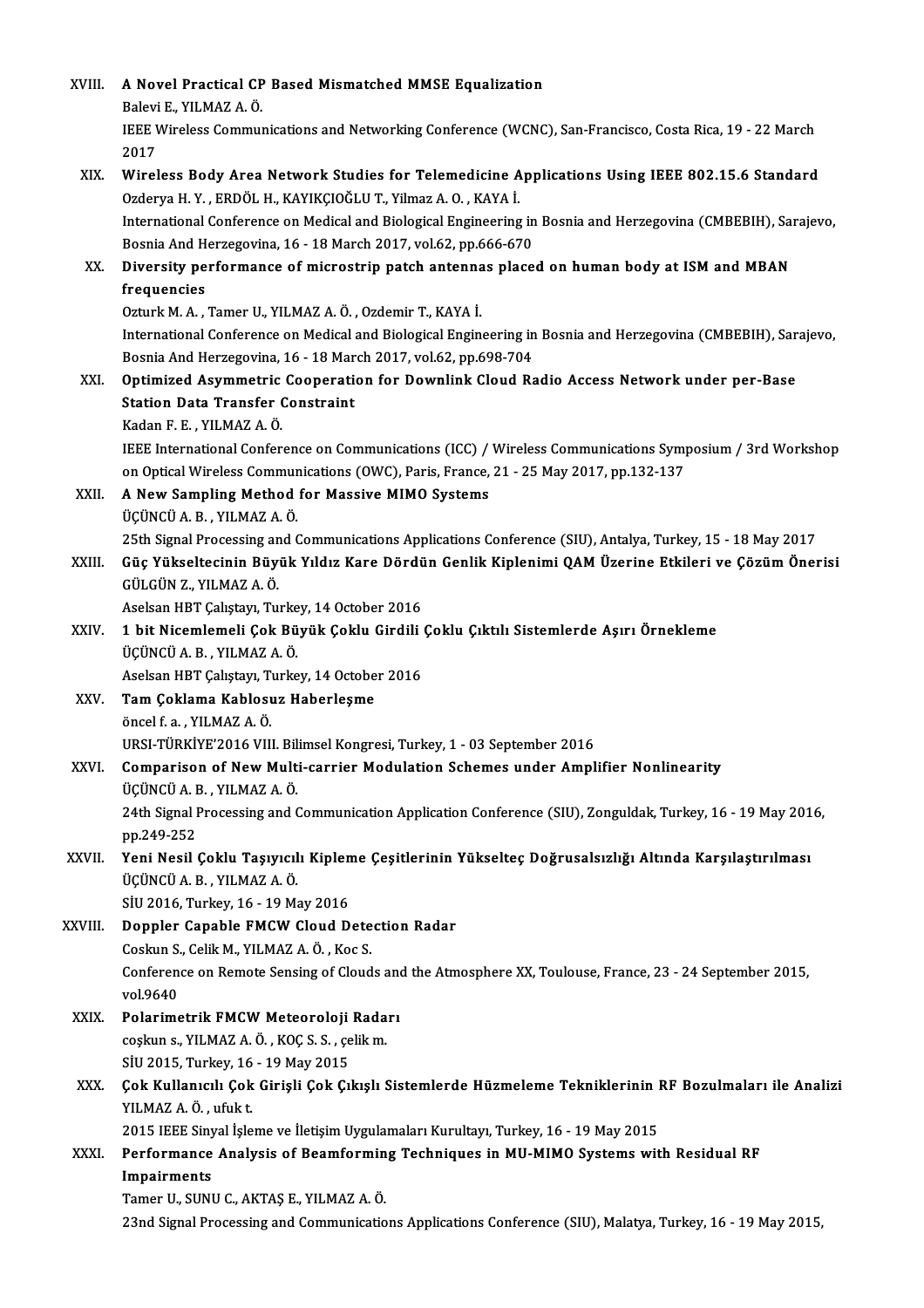pp.1631-1634 XXXII. Polarimetric FMCW Weather Radar pp.1631-1634<br>Polarimetric FMCW Weather Radar<br>Coskun S., YILMAZ A. Ö. , KOÇ S. S. , Celik M.<br>22nd Signal Prosessing and Communisation 23nd Signal Processing and Communications Applications Conference (SIU), Malatya, Turkey, 16 - 19 May 2015, pp.200-203 Coskun S., Yl<br>23nd Signal<br>pp.200-203<br>MIMO Com 23nd Signal Processing and Communications Applications Conference<br>pp.200-203<br>XXXIII. MIMO Communication Systems Using Hierarchical Modulation<br>Ugur V, VII MAZ A, Ö pp.200-203<br>MIMO Communicati<br>Ugur Y., YILMAZ A. Ö.<br>22nd IEEE Signal Bro MIMO Communication Systems Using Hierarchical Modulation<br>Ugur Y., YILMAZ A. Ö.<br>22nd IEEE Signal Processing and Communications Applications Conference (SIU), Trabzon, Turkey, 23 - 25 April<br>2014. pp.759.761 Ugur Y., YILMAZ A.<br>22nd IEEE Signal P<br>2014, pp.758-761<br>A Low Complovi 22nd IEEE Signal Processing and Communications Applications Conference (SIU), Trabzon, Turkey, 23 - 25<br>2014, pp.758-761<br>XXXIV. A Low-Complexity Graph-Based LMMSE Receiver Designed for Colored Noise Induced by FTN-2014, pp.7<br>**A Low-Co**<br>Signaling<br>Son B Altr A Low-Complexity Graph-<br>Signaling<br>Sen P., Aktas T., YILMAZ A. Ö.<br><sup>IEEE Wiroloss Communisatio</sup> Signaling<br>Sen P., Aktas T., YILMAZ A. Ö.<br>IEEE Wireless Communications and Networking Conference (WCNC), İstanbul, Turkey, 6 - 09 April 2014, pp.642-<br>647 Sen I<br>IEEE<br>647<br>Neig IEEE Wireless Communications and Networking Conference (WCNC), İstanbul, Turkey, 6 - 09 April 2014, p<br>647<br>XXXV. Neighbor discovery in network with directional antennas Yönlü antenli aglarda komsu tespiti 647<br>Neighbor discovery in<br>Bilgin Y.A., YILMAZ A.Ö.<br>2012 21st Signel Brosses Neighbor discovery in network with directional antennas Yönlü antenli aglarda komsu tespiti<br>Bilgin Y. A. , YILMAZ A. Ö.<br>2013 21st Signal Processing and Communications Applications Conference, SIU 2013, Haspolat, Turkey, 24 Bilgin Y. A.,<br>2013 21st S<br>April 2013<br>Analysis 2 April 2013<br>XXXVI. Analysis of the performance of network coding using the sampling property of Q-function Åg April 2013<br>Analysis of the performance of network coding using the sampling property of Q-f<br>Kodlama için q-fonksiyonun örnek alma özellĭginden yararlanarak başarim analizi<br>Altes T. Vilmar A.Ö., Altes E. Analysis of the performane<br>Kodlama için q-fonksiyonu<br>Aktaş T., Yilmaz A.Ö. , Aktaş E.<br>2012 21st Signal Brocessing a 2013 21st Signal Processing and Communications Applications Conference, SIU 2013, Haspolat, Turkey, 24 - 26<br>April 2013 Aktaş T., Yilmaz A Ö., Aktaş E. 2013 21st Signal Processing and Communications Applications Conference, SIU 2013, Haspolat, Turkey, 24 - .<br>April 2013<br>XXXVII. An efficient ungerboeck type MAP receiver for multi-user channel with M-Ary quasi orthogonal<br>Sig April 2013<br>An efficient ungerboeck type MAP receiver for multi-user channel with M-Ary quasi orthogonal<br>signaling M-Ary yakląsik dikgen sinyalleşme ile çoklu erişim için etkin ungerboeck tipinde MAP alicisi<br>CÜVENSEN C.M., An efficient ungerboeck type MAP re<br>signaling M-Ary yaklasik dikgen siny<br>GÜVENSEN G.M., TANIK Y., YILMAZ A.Ö.<br>2012 21st Signal Processing and Commun signaling M-Ary yakląsik dikgen sinyalleşme ile çoklu erişim için etkin ungerboeck tipinde MAP alicisi<br>GÜVENSEN G. M. , TANIK Y., YILMAZ A. Ö.<br>2013 21st Signal Processing and Communications Applications Conference, SIU 201 GÜVENSEN G. M., TANIK Y., YILMAZ A. Ö. 2013 21st Signal Processing and Communications Applications Conference, SIU 2013, Haspolat, Turkey, 24 - 26<br>April 2013<br>XXXVIII. ISI channel equalizers based on the factor graphs for M-QAM signalling M-QAM kipleme icin garp April 2013<br>ISI channel equalizers based on the fa<br>gizge temelli ISI kanal denklestiriciler<br>Sen B. Celingil: S. Altre T. YU MAZ A. Ö ISI channel equalizers based on the<br>gizge temelli ISI kanal denklestiricil<br>Sen P., Gelincik S., Aktas T., YILMAZ A. Ö.<br>2012 21st Signal Brassssing and Commu gizge temelli ISI kanal denklestiriciler<br>Sen P., Gelincik S., Aktas T., YILMAZ A. Ö.<br>2013 21st Signal Processing and Communications Applications Conference, SIU 2013, Haspolat, Turkey, 24 - 26<br>April 2012 Sen P., Gelir<br>2013 21st S<br>April 2013<br>Cononalizi 2013 21st Signal Processing and Communications Applications Conference, SIU 2013, Haspolat, Turkey, 24<br>April 2013<br>XXXIX. Generalizing the Sampling Property of the Q-function for Error Rate Analysis of Cooperative<br>Communica April 2013<br>Generalizing the Sampling Property<br>Communication in Fading Channels-<br>Altes T. YU MAZ A.Ö., Altes F. Generalizing the Sampling P<br>Communication in Fading Cl<br>Aktas T., YILMAZ A.Ö., Aktas E. Aktas T., YILMAZ A. Ö. , Aktas E.<br>IEEE International Symposium on Information Theory (ISIT), İstanbul, Turkey, 7 - 12 July 2013, pp.46-47 Aktas T., YILMAZ A. Ö. , Aktas E.<br>IEEE International Symposium on Information Theory (ISIT), İstanbul, Turkey, 7 - 12 July 2013, pp.46-47<br>XL. An Efficient Ungerboeck Type MAP Receiver for Multi-User Channel with M - ar **IEEE Intern<br>An Efficie<br>Signaling<br>CÜVENSEN** An Efficient Ungerboeck Type MAP R<br>Signaling<br>GÜVENSEN G. M. , TANIK Y., YILMAZ A. Ö.<br>21st Signal Processing and Communicatio Signaling<br>GÜVENSEN G. M. , TANIK Y., YILMAZ A. Ö.<br>21st Signal Processing and Communications Applications Conference (SIU), CYPRUS, 24 - 26 April 2013<br>A comparison of TSTD and STBCs syor block foding and time youving MISO s GÜVENSEN G. M. , TANIK Y., YILMAZ A. Ö.<br>21st Signal Processing and Communications Applications Conference (SIU), CYPRUS, 24 - 26 Apr<br>XLI. A comparison of TSTD and STBCs over block-fading and time-varying MISO channels<br> 21st Signal Processing<br>**A comparison of TS1**<br>Köken E., YILMAZ A. Ö.<br>2012 IEEE Winaless Co A comparison of TSTD and STBCs over block-fading and time-varying MISO channels<br>Köken E., YILMAZ A. Ö.<br>2012 IEEE Wireless Communications and Networking Conference, WCNC 2012, Paris, France, 1 - 04 April 2012,<br>nn 603 607 Köken E., YII<br>2012 IEEE W<br>pp.602-607<br>A divensity 2012 IEEE Wireless Communications and Networking Conference, WCNC 2012, Paris, France, 1 - 04 April 201<br>pp.602-607<br>XLII. A diversity and coding gain analysis for the cooperative wireless communication channel under<br>foding pp.602-607<br>XLII. A diversity and coding gain analysis for the cooperative wireless communication channel under<br>fading using sampling property of the Q-function İşbirlikli kablosuz haberleşmede sönümlemeli A diversity and coding gain analysis for the cooperative wireless communication channel under<br>fading using sampling property of the Q-function İşbirlikli kablosuz haberleşmede sönümlemeli<br>kanal için Q-fonksiyonunun örnekle fading<br>kanal iq<br>analizi kanal için Q-fonksiyonunun ö<br>analizi<br>Aktaş T., YILMAZ A. Ö. , AKTAŞ E.<br>2012 20th Signal Prosessing and analizi<br>Aktaş T., YILMAZ A. Ö. , AKTAŞ E.<br>2012 20th Signal Processing and Communications Applications Conference, SIU 2012, Fethiye, Mugla, Turkey, 18 -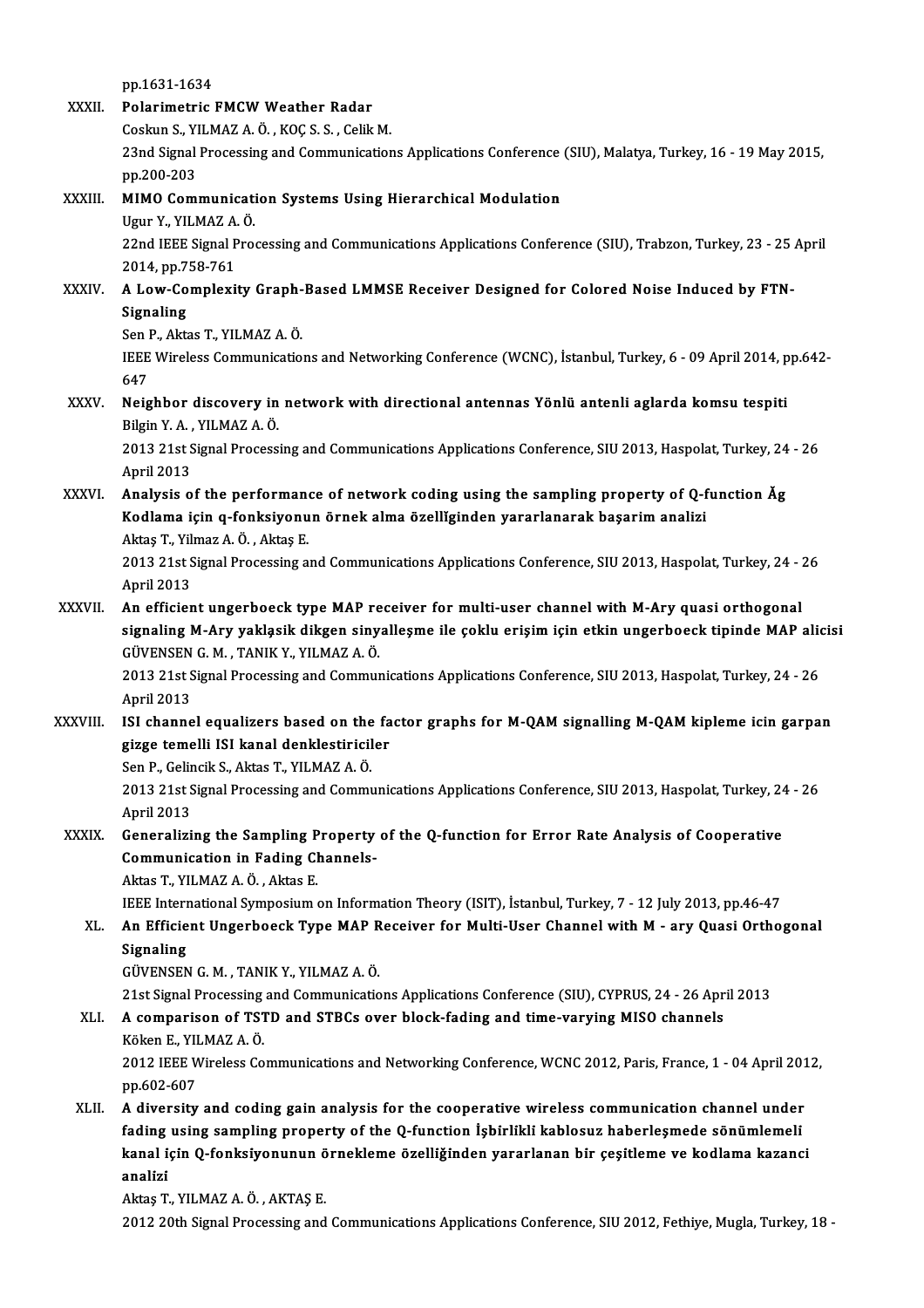20April2012

20 April 2012<br>XLIII. Robust spread spectrum type communication with M-ary quasi orthogonal signaling for wireless<br>foding channels M ary vaklasik dikaan sinyallesme ile yoyili anektrume sahin sistemler isin etkin 20 April 2012<br>Robust spread spectrum type communication with M-ary quasi orthogonal signaling for wireless<br>fading channels M-ary yaklaşik dikgen sinyalleşme ile yayili spektruma sahip sistemler için etkin Robust spread spe<br>fading channels M<br>telsiz haberleşme<br>CÜVENSEN C.M. T/ fading channels M-ary yaklaşik dikge<br>telsiz haberleşme<br>GÜVENSEN G. M. , TANIK Y., YILMAZ A. Ö.<br>2012 20th Signal Presessing and Commus telsiz haberleşme<br>GÜVENSEN G. M. , TANIK Y., YILMAZ A. Ö.<br>2012 20th Signal Processing and Communications Applications Conference, SIU 2012, Fethiye, Mugla, Turkey, 18 -<br>20 April 2012 GÜVENSEN G. M., TANIK Y., YILMAZ A. Ö. 2012 20th Signal Processing and Communications Applications Conference, SIU 2012, Fethiye, Mugla, Turk<br>20 April 2012<br>XLIV. Practical Wireless Network Coding and Decoding Methods for Multiple Unicast Transmissions 20 April 2012<br><mark>Practical Wireless Network</mark><br>Aktas T., YILMAZ A. Ö. , Aktas E.<br><sup>IEEE Wireless Communisations</sup> Aktas T., YILMAZ A. Ö. , Aktas E.<br>IEEE Wireless Communications and Networking Conference (WCNC), Paris, France, 1 - 04 April 2012 Aktas T., YILMAZ A. Ö. , Aktas E.<br>IEEE Wireless Communications and Networking Conference (WCNC), Paris, France, 1 - 04 April 2012<br>XLV. Performance Comparisons of Relaying Schemes in Bi-directional Demodulate-and-Forwar IEEE Wireless Communications and<br>Performance Comparisons of Re<br>ÖZDEMİR Ö., YILMAZ A. Ö. , Aktas E.<br>IEEE Wineless Communisations and Performance Comparisons of Relaying Schemes in Bi-directional Demodulate-and-Forward Channe<br>ÖZDEMİR Ö., YILMAZ A. Ö. , Aktas E.<br>IEEE Wireless Communications and Networking Conference (WCNC), Paris, France, 1 - 04 April 201 ÖZDEMİR Ö., YILMAZ A. Ö. , Aktas E.<br>IEEE Wireless Communications and Networking Conference (WCNC), Paris, France, 1 - 04 April 2012, pp.2940-<br>2944 IEEE Wireless Communications and Networking Conference (WCNC), Paris, France, 1 - 04 April 2<br>2944<br>XLVI. Comparison of TSTD and STBCs Over Block-Fading and Time-Varying MISO Channels<br>Kelson E. YUMAZA Ö 2944<br>Comparison of TSTD<br>Koken E., YILMAZ A. Ö.<br><sup>IEEE Winologg Commur</sup> Comparison of TSTD and STBCs Over Block-Fading and Time-Varying MISO Channels<br>Koken E., YILMAZ A. Ö.<br>IEEE Wireless Communications and Networking Conference (WCNC), Paris, France, 1 - 04 April 2012<br>Divensity Anglysis of Ont Koken E., YILMAZ A. Ö.<br>IEEE Wireless Communications and Networking Conference (WCNC), Paris, France, 1 - 04 April 2012<br>XLVII. Diversity Analysis of Optimal SC-FDE MIMO Systems and Comparison with OFDM Based Transmission<br>GÜ **IEEE Wireless Communications<br>Diversity Analysis of Optima**<br>GÜVENSEN G. M. , YILMAZ A. Ö. Diversity Analysis of Optimal SC-FDE MIMO Systems and Comparison with OFDM Based Transmissi<br>GÜVENSEN G. M. , YILMAZ A. Ö.<br>22nd IEEE International Symposium on Personal, Indoor and Mobile Radio Communications (PIMRC), Toron GÜVENSEN G. M. , YILMAZ A. Ö.<br>22nd IEEE International Symposium on Personal<br>Canada, 11 - 14 September 2011, pp.1448-1453<br>Cooperative relaving schemes for narrow l 22nd IEEE International Symposium on Personal, Indoor and Mobile Radio Communications (PIMRC), Tor<br>Canada, 11 - 14 September 2011, pp.1448-1453<br>XLVIII. Cooperative relaying schemes for narrow-band frequency hopping wireles Canada, 11 - 14 September 2011, pp.1448-1453<br>Cooperative relaying schemes for narrow-band frequency hopping wireless ad hoc networks<br>Yenihayat G., Onat F. A. , Kolaǧasioǧlu E., YILMAZ A. Ö. Cooperative relaying schemes for narrow-band frequency hopping wireless ad hoc networks<br>Yenihayat G., Onat F. A. , Kolağasioğlu E., YILMAZ A. Ö.<br>2011 IEEE 73rd Vehicular Technology Conference, VTC2011-Spring, Budapest, Hun Yenihayat G., Onat F. A. , Kolağasioğlu E., YILMAZ A. Ö.<br>2011 IEEE 73rd Vehicular Technology Conference, VTC2011-Spring, Budapest, Hungary, 15 - 18 May 2011<br>XLIX. The effect of network coding on error performance in a nois 2011 IEEE 73rd Vehicular Technology Conference, VTC2011-Spring, Budapest,<br>The effect of network coding on error performance in a noisy cooper<br>isbirlikçi telsiz röle ağinda ağ kodlamasinin başarim üzerindeki etkisi<br>Sefek LA The effect of network codin<br>isbirlikçi telsiz röle ağında a<br>Şafak I., AKTAŞ E., YILMAZ A. Ö.<br>2011 IEEE 10th Signal Prosecci 1 isbirlikçi telsiz röle ağında ağ kodlamasinin başarım üzerindeki etkisi<br>Şafak I., AKTAŞ E., YILMAZ A. Ö.<br>2011 IEEE 19th Signal Processing and Communications Applications Conference, SIU 2011, Antalya, Turkey, 20 - 22<br>Apr Şafak I, AKTAŞ E, YILMAZ A Ö. 2011 IEEE 19th Signal Processing and Communications Applications Conference, SIU 2011, Antalya, Turkey, 20 -<br>April 2011, pp.1125-1128<br>L. Implementation of cooperative communications using ultrasonic wireless terminals Ses-April 2011, pp.1125-1128<br>Implementation of cooperative communications using ultraso<br>terminaller kullanilarak işbirlikli iletişimin gerçekleştirilmesi<br>Ördemir Ö. YU M47 A. Ö. Herdem S. Implementation of cooperative c<br>terminaller kullanilarak işbirlikli<br>Özdemir Ö., YILMAZ A. Ö. , Herdem S.<br>2011 IEEE 19th Signal Processing an terminaller kullanilarak işbirlikli iletişimin gerçekleştirilmesi<br>Özdemir Ö., YILMAZ A. Ö. , Herdem S.<br>2011 IEEE 19th Signal Processing and Communications Applications Conference, SIU 2011, Antalya, Turkey, 20 - 22 Özdemir Ö., YILMAZ A. Ö<br>2011 IEEE 19th Signal P<br>April 2011, pp.438-441<br>MMSE based iterative 2011 IEEE 19th Signal Processing and Communications Applications Conference, SIU 2011, Antalya, Turk<br>April 2011, pp.438-441<br>LI. MMSE based iterative turbo equalization for antenna switching system Anten anahtarlamali<br>siste April 2011, pp.438-441<br>MMSE based iterative turbo equalization for antenna swit<br>sistemler için MMSE tabanli yinelemeli turbo denkleştirici<br>Vildinim B.A., VII MAZA Ö MMSE based iterative tu<br>sistemler için MMSE taba<br>Yildirim R.A., YILMAZ A.Ö.<br>19th IEEE Signal Processing sistemler için MMSE tabanli yinelemeli turbo denkleştirici<br>Yildirim R. A. , YILMAZ A. Ö.<br>18th IEEE Signal Processing and Communications Applications Conference, SIU 2010, Diyarbakır, Turkey, 22 - 24<br>April 2010, pp.125 129 Yildirim R. A. , YILMAZ A<br>18th IEEE Signal Proces:<br>April 2010, pp.125-128<br>A general represente: 18th IEEE Signal Processing and Communications Applications Conference, SIU 2010, Diyarbakır, Turkey, 22 - 24<br>April 2010, pp.125-128<br>LII. A general representation for classical detection theory with Euclidean geometry Klas April 2010, pp.125-128<br>A general representation for classical detec<br>için Öklid geometrisi ile genel bir gösterim<br>Payramağlu M.E. YU MAZ A Ö A general representation for<br>için Öklid geometrisi ile gene<br>Bayramoğlu M.F., YILMAZ A.Ö.<br>19th IEEE Signal Brossssing and 19th Öklid geometrisi ile genel bir gösterim<br>Bayramoğlu M. F. , YILMAZ A. Ö.<br>18th IEEE Signal Processing and Communications Applications Conference, SIU 2010, Diyarbakır, Turkey, 22 - 24<br>April 2010, pp.419-422 Bayramoğlu M.F., YILMAZ A.Ö. 18th IEEE Signal Processing and Communications Applications Conference, SIU 2010, Diyarbakır, Turkey, 22 - 24<br>April 2010, pp.419-422<br>LIII. Joint network-channel coding with C-MRC based demodulate and forward protocol in tw April 2010, pp.419-422<br>Joint network-channel coding with C-MRC based demodulate and forward protocol in two-way relay<br>channels C-MRC tabanli kipleme çöz ve ilet protokolü ile iki yönlü röleli kanallarda birleşik ağ-kanal<br>k Joint netw<br>channels C<br>kodlamasi<br>Ördemir Ö channels C-MRC tabanli kipleme çöz ve ilet protokolü ile iki yönlü röleli kanallarda birleşik ağ-kanal<br>kodlamasi 18th IEEE Signal Processing and Communications Applications Conference, SIU 2010, Diyarbakır, Turkey, 22 - 24<br>April 2010, pp.407-410 Özdemir Ö., YILMAZ A. Ö. LIV. On the Carrier Frequency Offset Estimation for Frequency Hopping Burst Mode Mobile Radio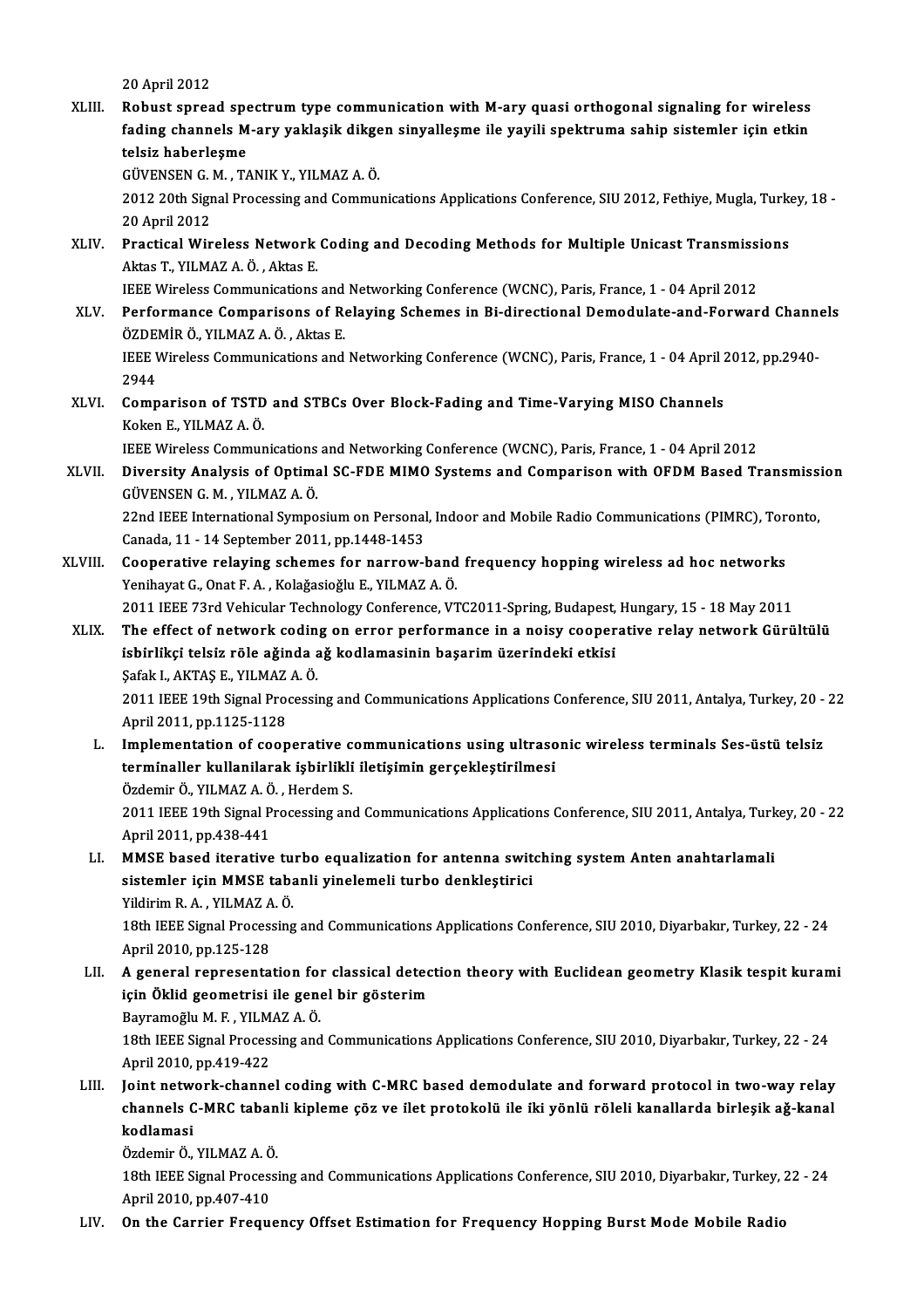GÜVENSEN G. M. , TANIK Y., YILMAZ A. Ö.<br>MILCOM Military Cammunisations Confor

MILCOM Military Communications Conference, San-Jose, Costa Rica, 31 October - 03 November 2010, pp.1244-<br>1249 GÜVEI<br>MILCO<br>1249<br>Gut e MILCOM Military Communications Conference, San-Jose, Costa Rica, 31 October - 03 November 2010, pp.1244-<br>1249<br>LV. Cut-off Rate based Outage Probability Analysis of Frequency Hopping Mobile Radio under Jamming<br>Conditions

1249<br>Cut-off Rate<br>Conditions<br>CÜVENSEN C Cut-off Rate based Outage Probabilit<br>Conditions<br>GÜVENSEN G. M. , TANIK Y., YILMAZ A. Ö.<br>MILCOM Military Communisations Confor

GÜVENSEN G. M., TANIK Y., YILMAZ A. Ö.

Conditions<br>GÜVENSEN G. M. , TANIK Y., YILMAZ A. Ö.<br>MILCOM Military Communications Conference, San-Jose, Costa Rica, 31 October - 03 November 2010, pp.1684-<br>1689 MILCOM Military Communications Conference, San-Jose, Costa Rica, 31 October - 03 Nove<br>1689<br>LVI. Subcarrier allocation in OFDMA with time varying channel and packet arrivals<br>Toltas E. Uvsel Bivikosh, E. VII MAZ A. Ö.

- 1689<br>Subcarrier allocation in OFDMA with<br>Toktas E., Uysal-Biyikoglu E., YILMAZ A. Ö.<br>2009 Europeen Wireless Conferense EW. Subcarrier allocation in OFDMA with time varying channel and packet arrivals<br>Toktas E., Uysal-Biyikoglu E., YILMAZ A. Ö.<br>2009 European Wireless Conference, EW 2009, Aalborg, Denmark, 17 - 20 May 2009, pp.178-183<br>Joint netw Toktas E., Uysal-Biyikoglu E., YILMAZ A. Ö.<br>2009 European Wireless Conference, EW 2009, Aalborg, Denmark, 17 - 20 May 2009, pp.178-183<br>LVII. Joint network-channel coding with repeat accumulate codes for wireless relay
	-
- 2009 European Wireless Conference, EW 2009, Aalborg, Denmark, 17 2<br>Joint network-channel coding with repeat accumulate codes for v<br>ağlarda tekrarli biriktir kodlar ile bütünleşik ağ-kanal kodlamasi<br>Özdemir Ö. YU MAZ A Ö. Joint network-channel<br>ağlarda tekrarli birikti<br>Özdemir Ö., YILMAZ A. Ö.<br>2000 IEEE 17th Simol Pr

ağlarda tekrarli biriktir kodlar ile bütünleşik ağ-kanal kodlamasi<br>Özdemir Ö., YILMAZ A. Ö.<br>2009 IEEE 17th Signal Processing and Communications Applications Conference, SIU 2009, Antalya, Turkey, 9 - 11 Özdemir Ö., YILMAZ A. Ö<br>2009 IEEE 17th Signal P<br>April 2009, pp.205-208<br>Differential natuerk 2009 IEEE 17th Signal Processing and Communications Applications Conference, SIU 2009, Antal<br>April 2009, pp.205-208<br>LVIII. Differential network coding in wireless networks Telsiz ağlarda farksal ağ kodlamasi<br>Ördemir Ö. VII

## April 2009, pp.205-208<br>Differential network coding in wireless networks Telsiz ağlarda farksal ağ kodlamasi<br>Özdemir Ö., YILMAZ A. Ö. Differential network coding in wireless networks Telsiz ağlarda farksal ağ kodlamasi<br>Özdemir Ö., YILMAZ A. Ö.<br>2009 IEEE 17th Signal Processing and Communications Applications Conference, SIU 2009, Antalya, Turkey, 9 - 11

Özdemir Ö., YILMAZ A. Ö<br>2009 IEEE 17th Signal P<br>April 2009, pp.201-204<br>Itanative Enequency F 2009 IEEE 17th Signal Processing and Communications Applications Conference, SIU 2009, Antalya<br>April 2009, pp.201-204<br>LIX. Iterative Frequency Domain Equalization for Single-Carrier Wideband MIMO Channels<br>CUVENSEN C.M. VIL

April 2009, pp.201-204<br>LIX. Iterative Frequency Domain Equalization for Single-Carrier Wideband MIMO Channels<br>GÜVENSEN G. M. , YILMAZ A. Ö. Iterative Frequency Domain Equalization for Single-Carrier Wideband MIMO Channels<br>GÜVENSEN G. M. , YILMAZ A. Ö.<br>20th IEEE Symposium on Personal, Indoor and Mobile Radio Communications, Tokyo, Japan, 13 - 16 September<br>2009.

GÜVENSEN G. M. , YIL<br>20th IEEE Symposiun<br>2009, pp.2661-2665<br>Probability of Eull 20th IEEE Symposium on Personal, Indoor and Mobile Radio Communications, Tokyo, Japan, 13 - 16 September<br>2009, pp.2661-2665<br>LX. Probability of Full-Diversity for Simple Coded and Rotated Multidimensional Constellation Syst

2009, pp.2661-2665<br>Probability of Full-Diversity for Sim<br>GÜVENSEN G. M. , Aktas T., YILMAZ A. Ö.<br>20th JEEE Symnosium on Bersonal Indo Probability of Full-Diversity for Simple Coded and Rotated Multidimensional Constellation Systems<br>GÜVENSEN G. M. , Aktas T., YILMAZ A. Ö.<br>20th IEEE Symposium on Personal, Indoor and Mobile Radio Communications, Tokyo, Japa GÜVENSEN G. M. , Aktas T., YILMAZ A. Ö.<br>20th IEEE Symposium on Personal, Indoor and Mobile Radio Communications, Tokyo, Japan, 13 - 16 September<br>2009, pp.885-889 20th IEEE Symposium on Personal, Indoor and Mobile Radio Communications, Tokyo, Japa:<br>2009, pp.885-889<br>LXI. Factorization of Joint Probability Mass Functions into Parity Check Interactions<br>Payramogly M.E., Vilmag A.O.

### 2009, pp.885-889<br>Factorization of Joint Prob.<br>Bayramoglu M. F. , Yilmaz A. O.<br><sup>IEEE</sup> International Sumnosium IEEE International Symposium on Information Theory (ISIT 2009), Seoul, South Korea, 28 June - 03 July 2009, pp. 1749-1753 Bayramoglu M. F., Yilmaz A. O. IEEE International Symposium on Information Theory (ISIT 2009), Seoul, South Korea, 28 June - 03 July 2009,<br>pp.1749-1753<br>LXII. Iterative Decision Feedback Equalization and Decoding for Rotated Multidimensional Constellatio

#### pp.1749-1753<br>Iterative Decision Feedba<br>in Block Fading Channels<br>CÜVENSEN C. M., VU MAZ A Iterative Decision Feedback<br>in Block Fading Channels<br>GÜVENSEN G. M. , YILMAZ A. Ö.<br>60th JEEE Vebisuler Technology in Block Fading Channels<br>GÜVENSEN G. M. , YILMAZ A. Ö.<br>69th IEEE Vehicular Technology Conference, Barcelona, Spain, 26 - 29 April 2009, pp.1269-1274

## GÜVENSEN G. M. , YILMAZ A. Ö.<br>69th IEEE Vehicular Technology Conference, Barcelona, Spain, 26 - 29 April 2009, pp.1269-1274<br>LXIII. Turbo-like Codes Over Block-Fading and Time-Varying Narrowband Fading Channels<br>Vanisi V 69th IEEE Vehicular Te<br>Turbo-like Codes Ov<br>Yapici Y., YILMAZ A. Ö.<br>60th IEEE Vehicular Te Turbo-like Codes Over Block-Fading and Time-Varying Narrowband Fading Channels<br>Yapici Y., YILMAZ A. Ö.<br>69th IEEE Vehicular Technology Conference, Barcelona, Spain, 26 - 29 April 2009, pp.1672-1673<br>Illtresenis communication

69th IEEE Vehicular Technology Conference, Barcelona, Spain, 26 - 29 April 2009, pp.1672-1673

# Yapici Y., YILMAZ A. Ö.<br>69th IEEE Vehicular Technology Conference, Barcelona, Spain, 26 - 29 April 2009, pp.1672-1673<br>LXIV. Ultrasonic communication in wireless sensor networks Kablosuz algilayici ağlarda sesüstü<br>haberleşm Ultrasonic communica<br>haberleşme<br>Ersagun E., YILMAZ A. Ö.<br>2009 IEEE 16th Signal Pr

haberleşme<br>Ersagun E., YILMAZ A. Ö.<br>2008 IEEE 16th Signal Processing, Communication and Applications Conference, SIU, Aydın, Turkey, 20 - 22 April Ersagu<br>2008<br>2008<br>A Hill 2008 IEEE 16th Signal Processing, Communication and Applications Conference, SIU, Aydın, Turkey, 20 - 22 *F*<br>2008 LXV. A Hilbert Space of Probability Mass Functions and Applications on the Sum-Product Algorithm<br>Beyramogly

#### 2008<br>A Hilbert Space of Probability Mass Functions and Applications on the Sum-Product Algorithm Bayramoglu M. F., Yilmaz A. O.

5th International Symposium on Turbo Codes and Related Topics, Lausanne, Switzerland, 1 - 05 September 2008, pp.338-343 5th International Symposium on Turbo Codes and Related Topics, Lausanne, Switzerland, 1 -<br>pp.338-343<br>LXVI. Efficient Methods of Doppler Processing for Coexisting Land and Weather Clutter

## pp.338-343<br>Efficient Methods of D<br>CANDAN Ç., YILMAZ A. Ö.<br>2008 IEEE Badar Confore CANDAN Ç., YILMAZ A. Ö.<br>2008 IEEE Radar Conference, Rome, Italy, 26 - 30 May 2008, pp.568-572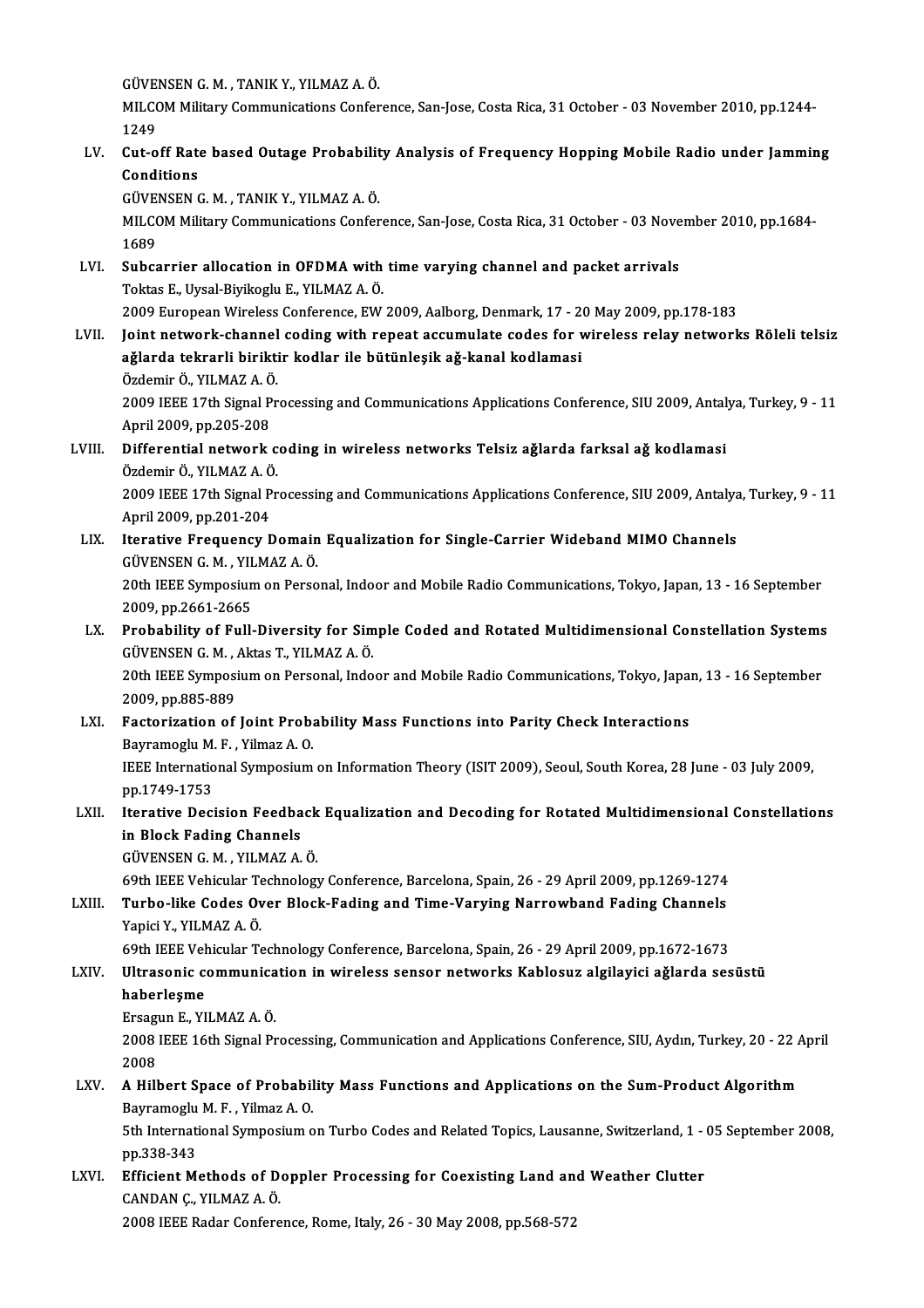| LXVII.      | MIMO channels with limited rate feedback and RVQ MIMO kanallarda sinirli hizda geribesleme ve<br><b>RVQ</b>                         |
|-------------|-------------------------------------------------------------------------------------------------------------------------------------|
|             | Yilmaz A.O., Guevensen G.M.                                                                                                         |
|             | 2007 IEEE 15th Signal Processing and Communications Applications, SIU, Eskişehir, Turkey, 11 - 13 June 2007                         |
| LXVIII.     | Pilot-aided packet synchronization and single-tone parameter estimation on an FPGA platform FPGA                                    |
|             | platformunda pilot dizini ekleme yöntemiyle paket senkronizasyonu ve tek ton parametre kestirimi<br>Özel Ö., Vural M., Yilmaz A. Ö. |
|             | 2007 IEEE 15th Signal Processing and Communications Applications, SIU, Eskişehir, Turkey, 11 - 13 June 2007                         |
| LXIX.       | Effect of water-filling method on the PAPR for OFDM and MIMO systems                                                                |
|             | Vural M., Akta T., Yilmaz A.O.                                                                                                      |
|             | IEEE 15th Signal Processing and Communications Applications Conference, Eskişehir, Turkey, 11 - 13 June 2007,<br>pp.901-904         |
| LXX.        | Successive Target Cancelation in Pulse Compression Radars                                                                           |
|             | haliloğlu o., YILMAZ A. Ö.                                                                                                          |
|             | 2007 IEEE Radar Conference, Waltham, MA, USA, 17 - 20 April 2007                                                                    |
| <b>LXXI</b> | Cooperative diversity techniques for wireless networks                                                                              |
|             | Bilgin A., YILMAZ A. Ö.                                                                                                             |
|             | IEEE 14th Signal Processing and Communications Applications, Antalya, Turkey, 16 - 19 April 2006, pp.425-426                        |
| LXXII.      | Waterfall region analysis for iterative decoding                                                                                    |
|             | Yilmaz A Ö.                                                                                                                         |
|             | 2004 IEEE 15th International Symposium on Personal, Indoor and Mobile Radio Communications, PIMRC 2004,                             |
|             | $Dapcolone$ Crain $E$ , 00 Cantamber 2004 $volA$ pro $2E76$ 2500                                                                    |

Yilmaz A. Ö.<br>2004 IEEE 15th International Symposium on Personal, Indoor<br>Barcelona, Spain, 5 - 08 September 2004, vol.4, pp.2576-2580

# Barcelona, Spa<br>Expert Reports<br>Expert Reports

xpert Reports<br>I. Hakemlik 2<br>VII MAZAÖ Hakemlik 2<br>Hakemlik 2<br>YILMAZ A. Ö. Hakeı<br>YILM*I*<br>2015

# Supported Projects

YILMAZ A. Ö., TUBITAK Project, Kablosuz Vücut Algılayıcı Ağları Ve Uzaktan Hasta Takip Sistemi, 2015 - 2017 YILMAZ A. Ö. , TUBITAK Project, Kablosuz Vücut Algılayıcı Ağları Ve Uzaktan Hasta Takip Sistemi, 2015 - 2017<br>YILMAZ A. Ö. , Project Supported by Other Private Institutions, Geniş Bantlı İletişimde Girişim Yönetimi, 2014<br>YI YILMAZ A. Ö. , TUBITAK Project, Kablosuz Vücut Algılayıcı Ağları Ve Uzaktan Hasta Takip Sistemi, 2015 - 2017<br>YILMAZ A. Ö. , Project Supported by Other Private Institutions, Geniş Bantlı İletişimde Girişim Yönetimi, 2014<br>YI YILMAZ A. Ö. , Project Supported by Other Private Institutions, Meteoroloji Radarı Geliştirme Projesi, 2013 - 2015<br>Patent

Patent<br>Yılmaz A. Ö. , Üçüncü A. B. , QUANTIZED DETECTION IN UPLINK MIMO WITH OVERSAMPLING, Patent, CHAPTER H<br>Electrisity, The Invention Begistration Number: 19447594, Initial Begistration, 2019 r acente<br>Yılmaz A. Ö. , Üçüncü A. B. , QUANTIZED DETECTION IN UPLINK MIMO WITH OVERSAI<br>Electricity, The Invention Registration Number: 10447504 , Initial Registration, 2019 Electricity, The Invention Registration Number: 10447504 , Initial Registration, 2019<br>Scientific Refereeing

Scientific Refereeing<br>TUBITAK Project, 1001 - Program for Supporting Scientific and Technological Research Projects, Middle East Technical<br>University, Turkey, Desember 2020 University, Turkey, December 2020<br>TUBITAK Project, 1001 - Program fo<br>University, Turkey, December 2020<br>TURKISH JOURNAL OF ELECTRICAL TUBITAK Project, 1001 - Program for Supporting Scientific and Technological Research Projects, Middle East Tech<br>University, Turkey, December 2020<br>TURKİSH JOURNAL OF ELECTRİCAL ENGİNEERİNG AND COMPUTER SCİENCE, National Sci

University, Tur<br>TURKİSH JOUR<br>October 2020<br><sup>IEEE Transacti</sup> TURKİSH JOURNAL OF ELECTRİCAL ENGİNEERİNG AND COMPUTER S<br>October 2020<br>IEEE Transactions On Communications, SCI Journal, September 2020<br>TURITAK Preject 1001 - Pregram for Supperting Scientific and Techn

October 2020<br>IEEE Transactions On Communications, SCI Journal, September 2020<br>TUBITAK Project, 1001 - Program for Supporting Scientific and Technological Research Projects, Middle East Technical